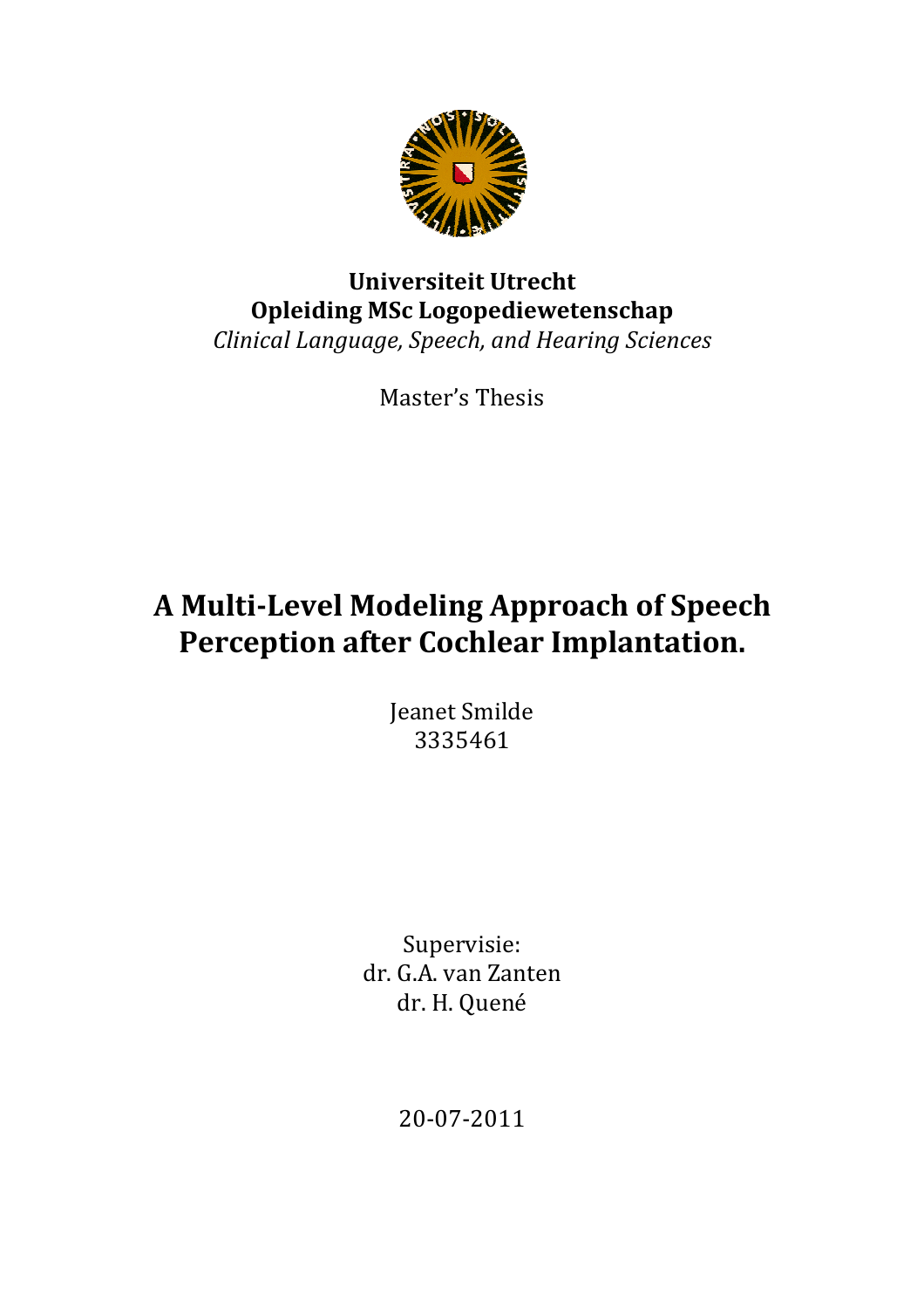**Title:** A Multi-Level Modeling approach of speech perception after cochlear implantation.

#### **Summary**:

- $\triangleright$  Objective: To evaluate the long-term development of patients with a cochlear implant of the University Medical Centre in Utrecht; with regard to three potential predictive factors: severity of preoperative hearing loss, duration of preoperative deafness and cause of deafness (the 'bony disorders' meningitis and otosclerosis vs. all other causes of deafness).
- $\triangleright$  Study design: Retrospective longitudinal clinical study. Predictors of speech perception, after cochlear implantation surgery, included preoperative hearing loss, duration of deafness and effect of a bony disorder as cause of deafness (meningitis or otosclerosis); with use of Multi-Level Modeling analysis.
- $\triangleright$  Patients: 247 adult patients with a cochlear implant.
- $\triangleright$  Interventions: Unilateral multichannel cochlear implantation.
- $\triangleright$  Main outcome measures: Postoperative speech perception (CVC) scores.
- Results and conclusion: Perception of CVC words after cochlear implantation is significantly predicted by duration of deafness, preoperative hearing loss and presence or absence of a bony disorder as cause of deafness. There is no effect of interaction of these prediction variables, nor among themselves nor with the time predictors (=duration of implant use). The development of speech perception over time is best described by a linear and a negative quadratic growth model. As Multi-Level Modeling has been demonstrated in previous studies to be more powerful in hypothesis testing than other analysis tools, our unexpected result of cause of deafness being a significant predictor of speech perception might be due to the sensitivity of the Multi-Level Modeling method.

#### **Introduction**

Cochlear implantation (CI) has become a common intervention for patients with profound sensorineural hearing loss, giving them the ability to perceive sounds. Although postoperative open set speech perception is a common result for many CIusers, performance of speech perception varies widely between them. 'The causes of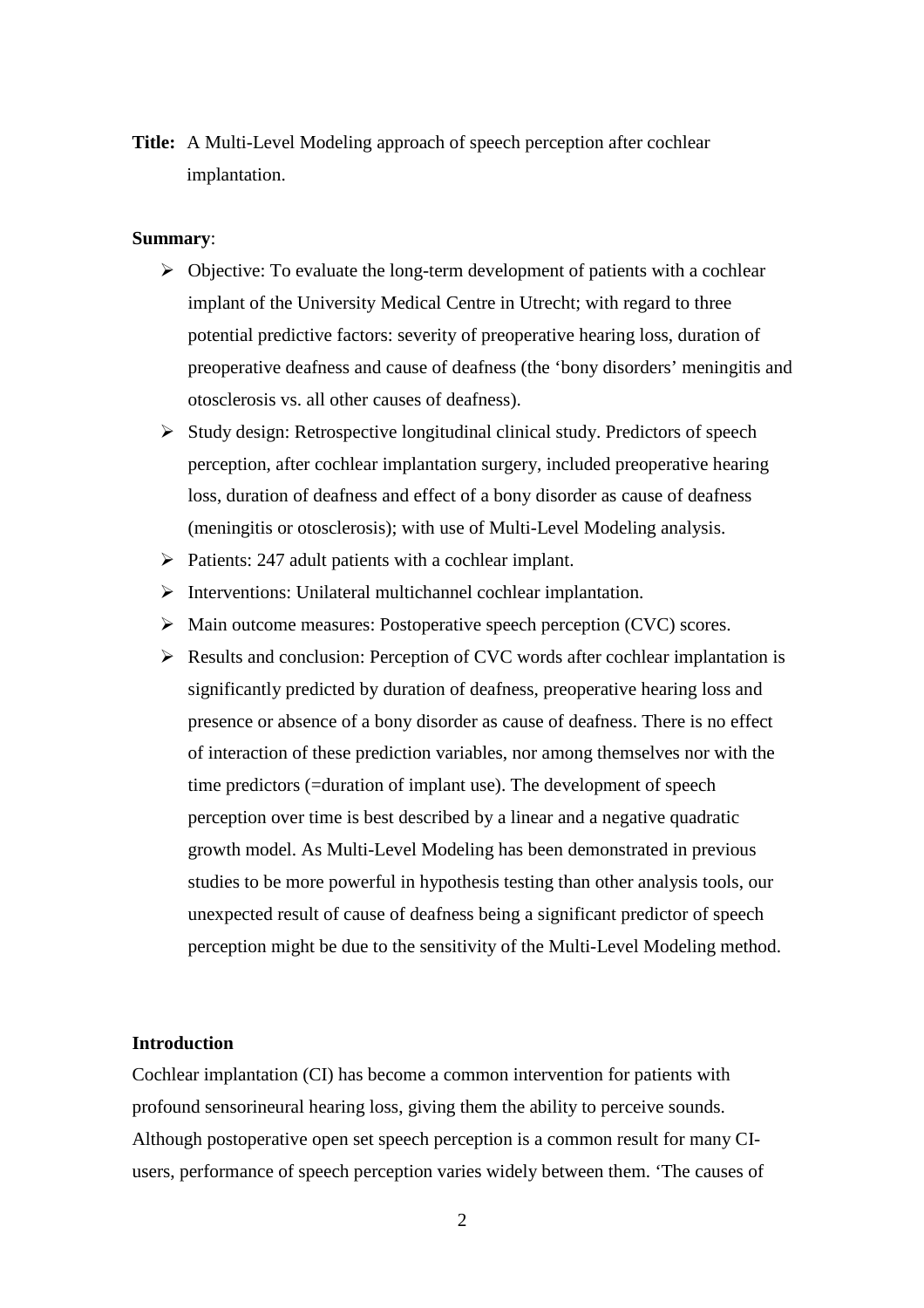this enormous variation in outcomes are only partly understood at the present time.' (Peterson, Pisoni & Miyamoto, 2010, p237). Many efforts have been made to determine the sources of this variability, such as age at onset of deafness, age at implantation, type of implant and processor used, type and intensity of rehabilitation, etiology, residual hearing, previous hearing aid usage, duration of implant use, etcetera. Many predictors behaved inconsistently over investigations. Gantz, Woodworth, Knutson, Abbas & Tyler (1993) concluded that variability among CI users is not attributable to differences between different implant systems, but should mainly be attributed to the characteristics of patients. In the next part of this introduction results from earlier studies to three characteristics of patients, being possible predictors of success, will be summarized.

*Duration of deafness* is consistently identified in the literature as highly predictive of postoperative performance. The shorter the duration of deafness, the better the speech understanding with the CI. (Shea, Domico & Orchik, 1990; Blamey et al., 1992; Gantz et al., 1993; Battmer, Gupta, Allum-Mecklenburg & Lenarz, 1995; Blamey et al. ,1996; Albu & Babighian, 1997; Van Dijk et al., 1999; Friedland, Venick & Niparko, 2003; Blamey et al, 1996,; Rubinstein, Parkinson, Tyler & Gantz, 1999; Gomaa, Rubinstein, Lowder, Tyler & Gantz, 2003; Oh et al., 2003; Green et al., 2007; Klop et al., 2008). Each year of additional deafness results in a loss of 0.8% - 1% on postoperative word perception testing (Blamey et al., 1996; Rubinstein et al., 1999; Friedland et al., 2003; Green et al., 2007). Green et al. (2007) concluded that duration of deafness accounted for 9% of the variability.

Based on this literature, we expect to find duration of deafness as being a predictor of speech perception after CI.

*Preoperative residual hearing ability* in one or both ears has also been stated as a predictor for CI benefit in several investigations. In literature different measures of residual hearing were used. Gomaa et al. (2003), Summerfield & Marshall (1995), Rubinstein et al. (1999) and Adunka, Buss, Clark, Pillsbury & Buchman (2008) used speech perception scores as measure of the preoperative residual hearing to predict postoperative performance, whereas others used pure-tone hearing loss as measure of the residual hearing (Blamey et al., 1992; Gantz et al., 1993, Van Dijk et al., 1999; Francis, Yeagle, Bowditch & Niparko (2005). Others used both types of measures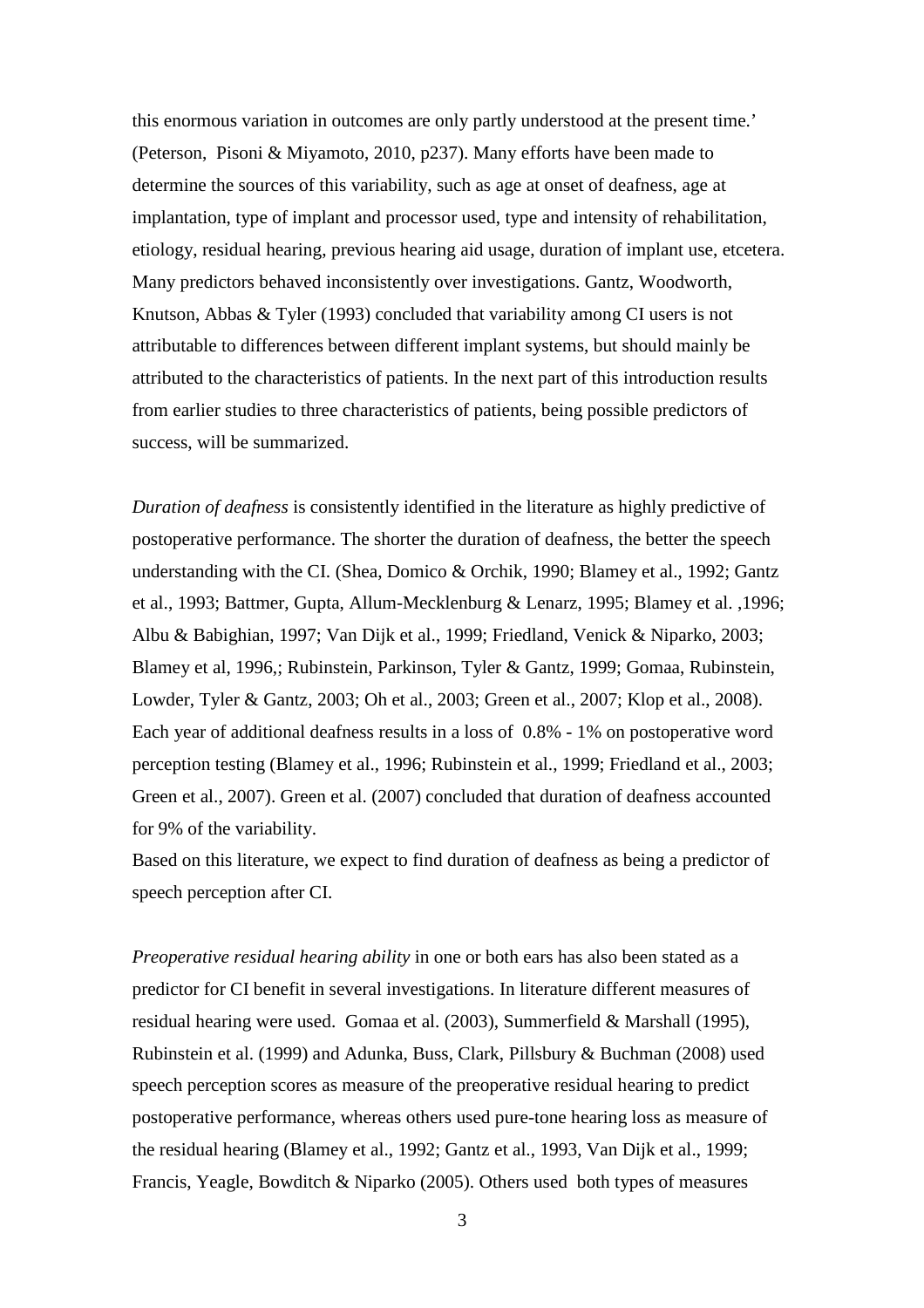(Neumann et al., 2008; Roditi, Poissant, Bero & Lee, 2009). The manner of measuring the residual hearing appeared in most studies not to influence the effect of the degree of hearing loss on postoperative performance. Most of these studies confirm that patients with some residual hearing appear to have better auditory scores. (Summerfield  $\&$ Marshall, 1995; Rubinstein et al., 1999; Van Dijk et al., 1999; Gomaa et al., 2003; Francis et al., 2005; Neumann et al., 2008). Preoperative residual hearing seems to protect the spiral ganglion and/or or the central auditory pathways from degeneration (Gomaa et al., 2003).

In contrast to the previous studies, Blamey et al. (1992), Gantz et al. (1993) and Adunka et al. (2008) did not find preoperative residual hearing as being a significant factor influencing CI performance. In Adunka's study, the fact that both groups of patients not only differed according to hearing loss but also appeared to differ according to duration of deafness, might have confounded the results. There might be a trade off between a negative influence of longer substantial hearing loss and a positive effect of better preoperative hearing.

We conclude that most studies report CI patients with some preoperative residual hearing to reach better postoperative perception scores. For that reason we also expect to find preoperative residual hearing as being a predictor for auditory success after CI.

*Cause of deafness* as predictive variable has been found to be inconsistent between investigations. Blamey et al. (1996) reported the relation between speech perception and the aetiology of deafness to be 'relatively weak'.

Meningitis and otosclerosis both can lead to deafness. Because both disorders can affect the state of the cochlea through bone growth, leading to cochlear bone anomalies, these disorders will be grouped in this study to a single term 'bony disorder'. In meningitis, bacterial labyrinthitis can cause labyrinthitis ossificans. The inflammation of the membranous labyrinth then progresses to fibrosis and ossification (Brodie, 2008). In otosclerosis, the normal bone of the otic and labyrinthine capsule of the inner ear is resorbed and, as the disease progresses, replaced by thick, irregular bone. Advanced otosclerosis is associated with cochlear ossification (Quaranta et al, 2005). This often leads to a progressive and eventually profound bilateral sensorineural or mixed hearing loss, tinnitus and episodes of sudden hearing loss (Arnold, Kau & Schwaiger, 1999). Also meningitis often results in uni- or bilateral sensorineural hearing loss, varying from mild hearing loss to total deafness.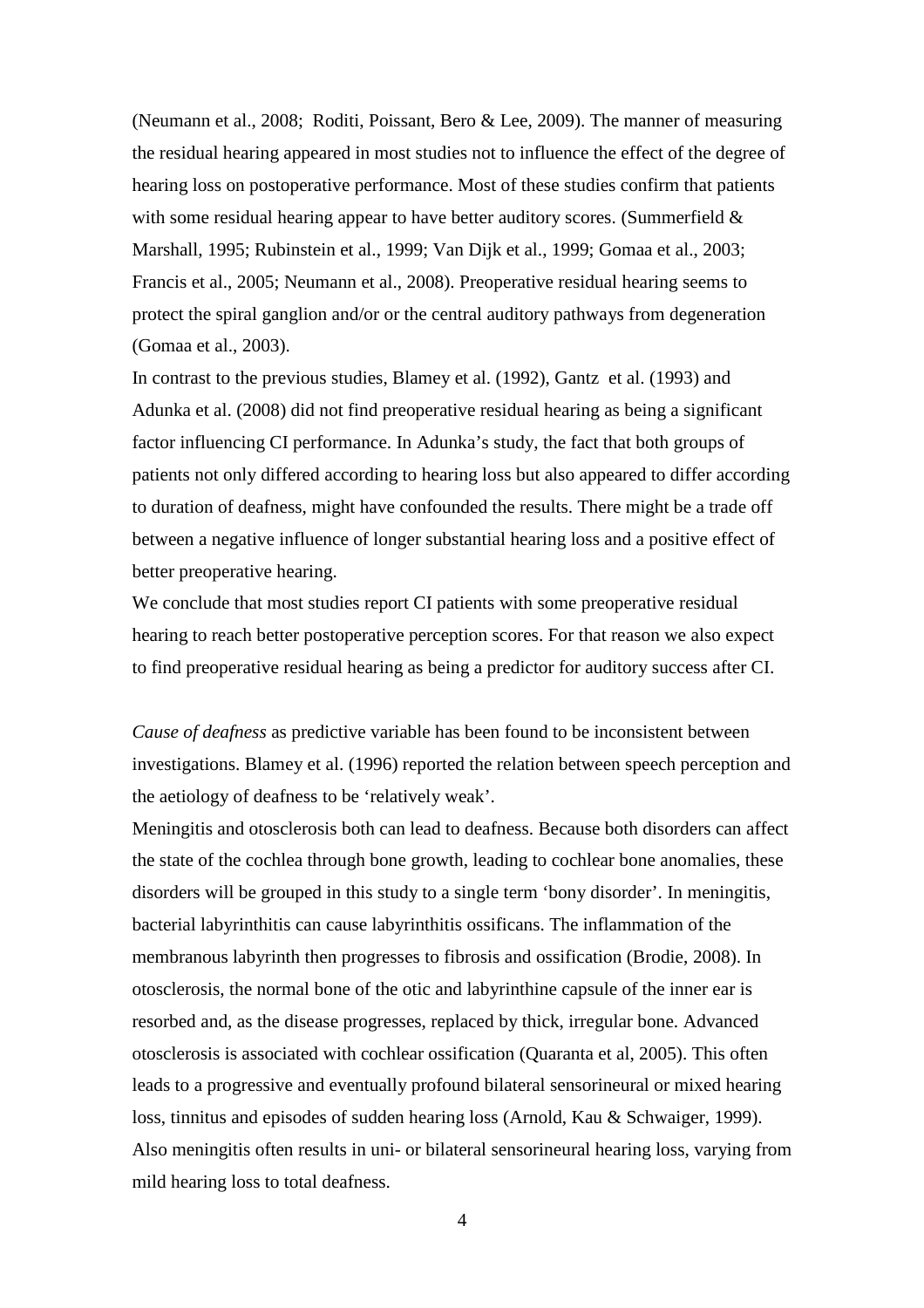We expect that the cochlear bone anomalies in both disorders have a similar influence on speech perception after CI. For that reason these disorders are combined into one single 'bony disorder' group. Combining the results of both groups will lead to a larger study population and will increase the power of this study. In this paper the results of bony disorders will be compared against all others possible causes of deafness.

In the literature, trends of poorer postoperative speech performance of patients with meningitis as cause of deafness are found. These trends however appeared not to be statistically significant (Dorman, Hannely, Dankowski, Smith & McCanless, 1989; Lehnhardt & Aschendorff, 1993, in Van Dijk et al, 1999; Waltzman, Niparko, Fisher & Cohen, 1995; Battmer et al., 1995). Blamey et al (1996) reported a group of patients with bacterial labyrinthitis to perform significantly worse than patients with other causes of deafness ( $p = .004$ ). But because bacterial labyrinthitis does not always result in meningitis, these results cannot be considered as significant evidence of worse post meningitis speech performance, although it supports the trend. Eshraghi, Telischi, Hodges, Odabasi & Balkany (2004) found no significant differences in mean performance between the meningitis group and the control group. The post meningitis group, however, required progressively higher electrical stimulation levels and more complex programming modes over time as compared to the control group. These observations suggest a more complicated development in the post meningitis groups. In the literature, trends of poorer postoperative speech performance of patients with otosclerosis as cause of deafness are also found. Also these trends appeared not to be statistically significant (Blamey et al., 1992; Quaranta et al., 2005; Sainz, Valdecasas, Garofano & Ballesteros, 2007; Sainz, Valdesacas & Ballasteros, 2009). Rotteveel et al. (2010) compared speech perception scores within CI patients with otosclerosis and observed wide variability in the results. The rate of progression of the otosclerosis did not influence speech perception.

So, trends of worse speech perception in CI patients with a bony disorder (meningitis or otosclerosis) as cause of deafness are found, but without significant evidence. For that reason we do not expect to find significant differences in speech perception of patients with and without a bony disorder as being their cause of deafness.

Based on the previous literature, we have formulated the following hypotheses: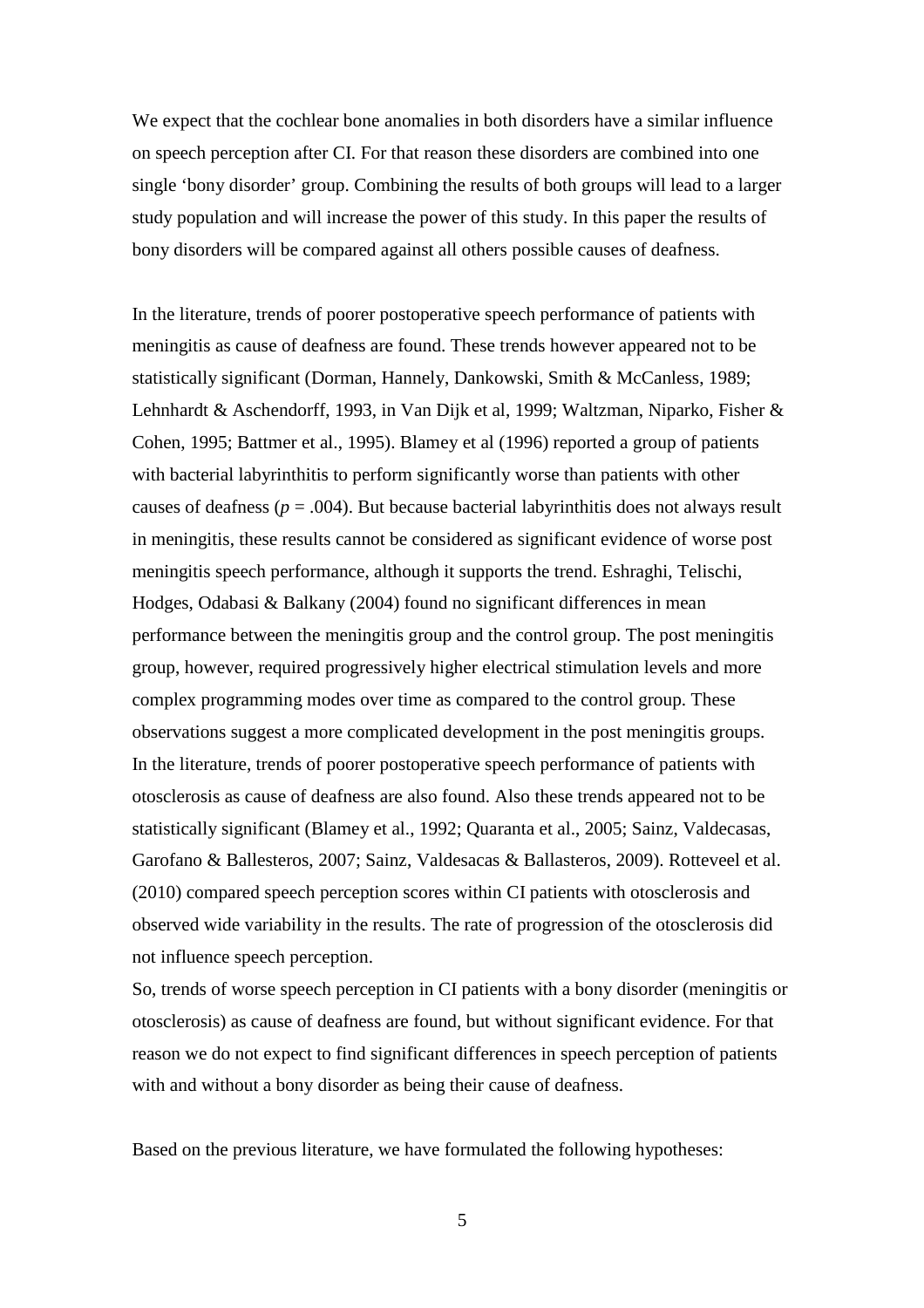- 1. Duration of deafness is a significant predictor of speech perception of adult CI patients: the shorter the period of deafness, the better the results.
- 2. Preoperative hearing loss is a significant predictor of speech perception of adult CI patients: the less severe the hearing loss before implantation, the better the results.
- 3. The distinction between a bony disorder and all other causes of deafness is no significant predictor of speech perception of adult CI patients.

Duration of implant use also seems to be a predictor of speech performance (Blamey et al., 1996; Kiefer, et al., 1996). The last hypothesis therefore is:

4. Duration of implant use is a significant predictor of speech perception of adult CI patients.

To our knowledge, in all previous retrospective longitudinal studies of predictors of speech perception in CI-users statistical analyses has been done by use of general linear models (GLM) analyses. However, there are reasons to doubt whether GLM is the most appropriate way to analyze data consisting of several measurements per person. In a longitudinal study as described in this paper, in which every individual person has been tested at several postoperative times, the observations must be regarded as repeated measures. The scores of these repeated measures are not independent but correlated, because they are nested within individuals. The different CVC scores (repeated measured within-persons) can be seen as level 1. Due to individual differences in speech recognition, the different scores of person A may be more similar to each other than to the scores of person B. This between-person variation can be regarded as level 2 (higher-level).

Such a hierarchical data structure results in multiple random factors affecting the data. The present design has two random factors and three fixed factors. The Intra class Correlation Coefficient (ICC) can be used as a measure of dependency between scores. ICC is the ratio of the between-person variance to the total of variance and represents the proportion of the total variability in the outcome that is attributable to the betweenpersons situation (Field, 2009). A large ICC means that the within-subject variability is minimal and the between-subject variability is large. This implies independency of the scores and makes a conventional ANOVA inappropriate, because independency of the observations is an important assumption of uni- or multivariate ANOVA-analysis. (Field, 2009)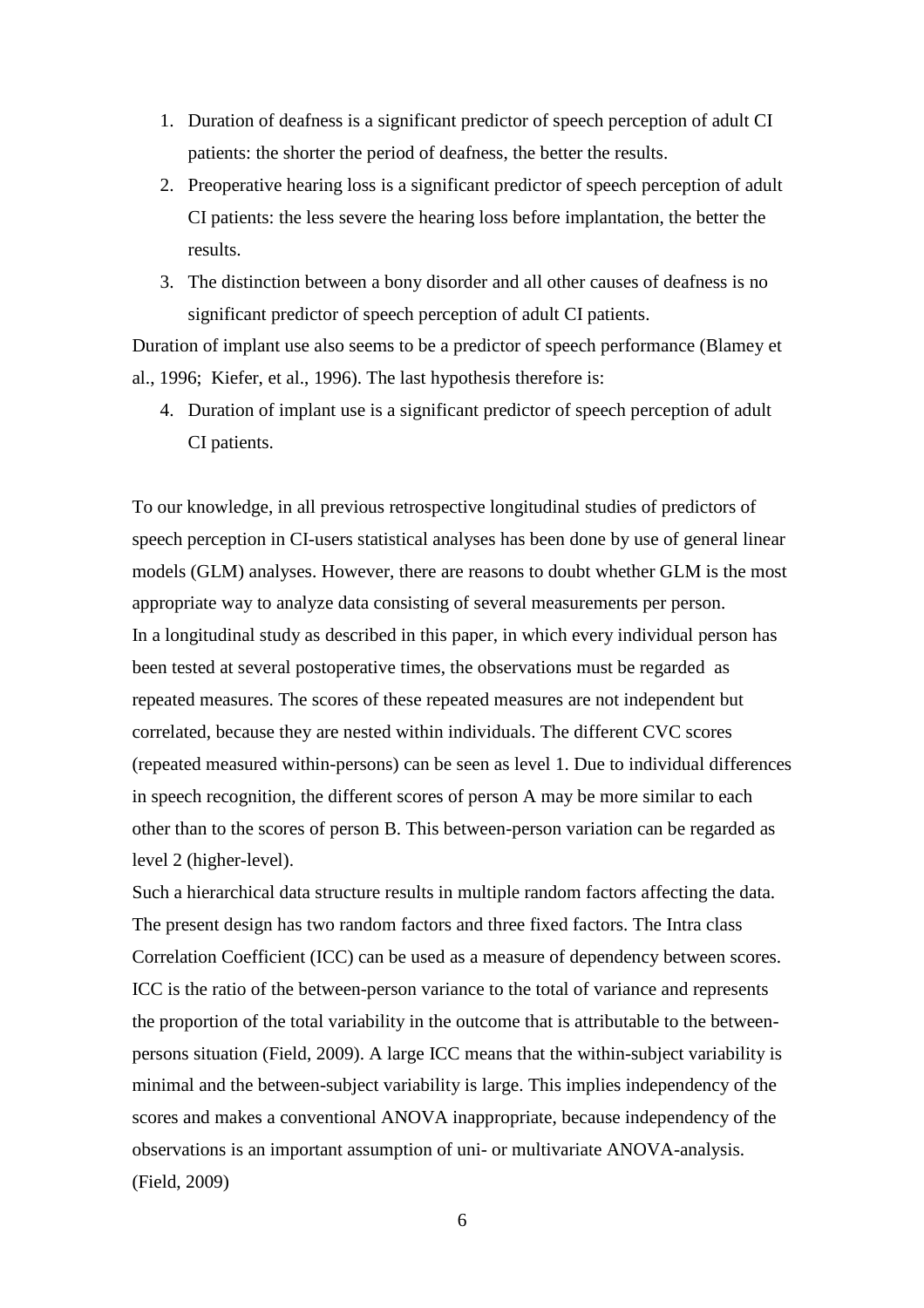A repeated-measures analysis of variance (RM-ANOVA) is able to handle a hierarchical data structure, by separating the random variance into a between-subjects variance and a within-subjects variance (Quené & Van den Bergh, 2008). However Multi Level Modelling (MLM), also known as the hierarchical linear model or variance component model (Quené & Van den Bergh, 2008; Buxton, 2008; Field, 2009; Garson, 2011), has several advantages over RM-ANOVA and proved to be superior over RM-ANOVA. (Quené & Van den Bergh, 2004, 2008; Baayen, Davidson & Bates, 2008; Gelman 2006). MLM is a general form of classical ANOVA and linear regression and can also handle a design consisting of both random factors and fixed factors, but it does not require sphericity, it is more powerful in finding effects and contrasts in data and it is capable of analyzing incomplete data (Quené & Van den Bergh, 2004). Sphericity means that all within-subject variations of scores are equal (Field 2009; Quené & Van den Bergh, 2004), resulting in homogeneity of regression slopes with differences of intercepts, for all residual scores have homogeneous variances. In practice many data sets lack sphericity, which can be tested by Mauchly's test (Field, 2009). The different individual scores result then in individual growth patterns which differ in intercepts and in slopes. MLM allows the intercept and slope to vary from person to person. So it accounts for the variation in the individual measurements (the within-subjects variation) and for the variation between subjects, resulting in a better fit than with a simple linear regression model. All multiple random effects can be considered simultaneously.

In this paper the long-term development of the UMC Utrecht CI patients is evaluated with use of the relatively new Multi-Level Modeling. The effect is examined of several potential predictive factors that have been found to play a role in other studies: cause of deafness (bony disorders: meningitis or otosclerose), hearing loss before implantation, and duration of deafness.

#### **Materials and methods**

#### *Subjects*

The CVC-participants phoneme scores were extracted from the cochlear implant database of the UMC Utrecht, consisting of data from all persons that applied for cochlear implantation. Excluded were all persons that had not been operated for different reasons, children (implanted before the age of 18;0 years), bilateral CI-users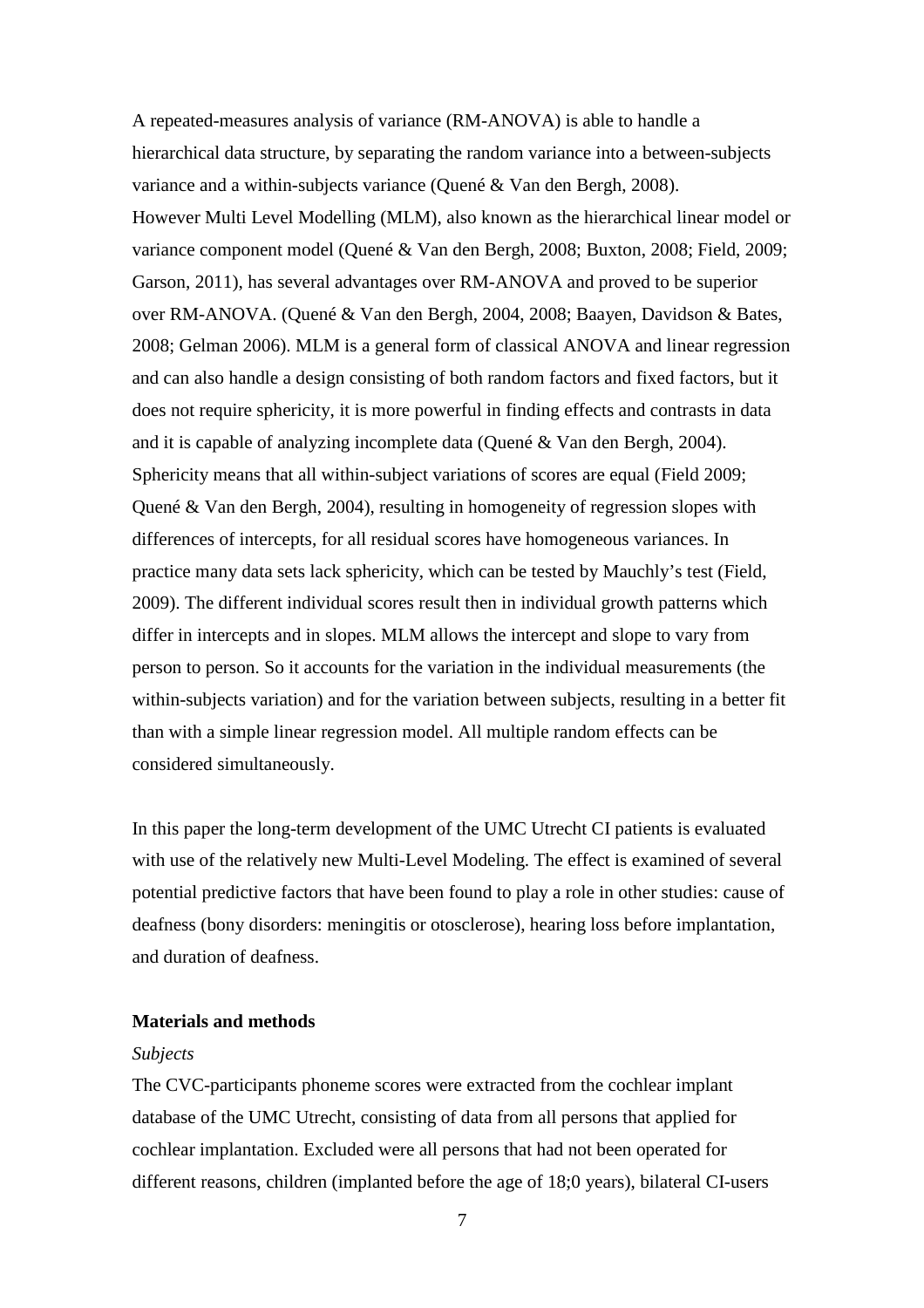and persons that had been re-implanted for whatever reason. The remaining cohort of 401 persons appeared to be quite incomplete with regard to information about preoperative hearing loss, cause of deafness and/or duration of deafness. For that reason all cases with lacking information about these three variables were excluded from analysis, resulting in a cohort of 247 patients, of which n=111 (44.9%) was male and n=136 (55.1%) female. All persons had been implanted after the age of 18;0 years. The mean age at implantation was 51y6m (SD 14y1m, range 18y;6m-85y;3m). The patient characteristics are summarized in Table 1.

800 *The duration of deafness* has been defined as the period between the onset of deafness of the best ear and the CI-operation. The age at onset of deafness has been defined as the time of onset of sudden hearing loss, or in progressive cases, the time since failure to benefit from hearing aids, being determined from the patients' history and by reviewing audiograms. The mean age at onset of deafness was 38y10m (SD 20y;9m, range 0y;0m – 84y;4m). Of all 247 persons, n=18 (7.3%) had become deaf before the age of 2 years, being defined as 'pre-lingually' deaf, whereas n=229 ( 92.7%) had become deaf after the age of 2, being defined as 'post-lingually' deaf. When the arbitrary age criterion of pre-post lingually deafness was extended to the age of 4 years,  $n=26$  (10.5%) of the persons were pre-lingually deaf and  $n=221$  (89.5%) were postlingually deaf.

The mean duration of preoperative deafness was 13y2m (sd 14y9m, range 0y;1m-61y;2m). In Figure 1 duration of deafness is expressed in months.

*Fig 1. Duration of deafness (m)*





To quantify *preoperative hearing loss* the mean unaided pure-tone average (PTA) threshold (dB HL) was used, averaging over 0.5, 1, 2 and 4 k Hz of both ears before operation, as it has been shown to be important to incorporate the hearing history from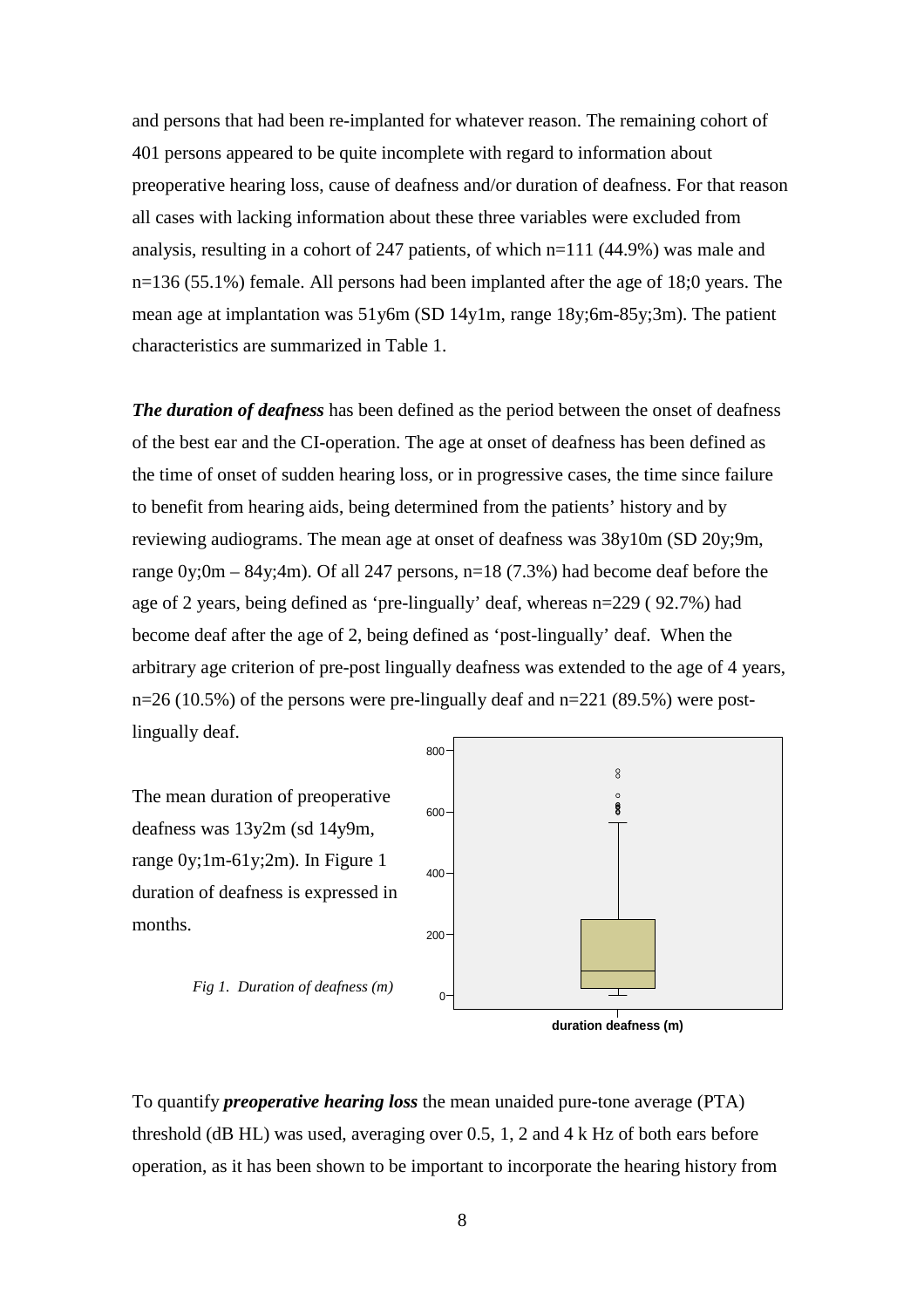both ears (Roditi et al, 2009). Value 125 dB was used for 37 patients (=15.0%) who did not respond to sound at the upper limits of the audiometer.

In 11 cases a special audiometer was used, with an extended range, showing thresholds up to 140 dB HL. Because of the preference not to change the original data, the effect of these deviated hearing loss data on the average hearing loss was inspected, by comparing the average of the real data with 11 cases >125 dB and the average of the (temporarily) changed data with the maximum of 125 dB HL for all cases. The mean of the first group was 115.0 dB and the mean of the second group was 114.9 dB, which was not significantly different ( $p = .773$ ). The original data with the data of 11 cases with hearing  $\cos$  > 125 dB were therefore used for this study. Of the 11 cases with hearing loss  $> 125$  dB 3 cases (= 27.2%) had meningitis or otosclerosis as cause of deafness. This percentage of cases with a bony disorder is quite similar to the percentage of all bony disorders of the total group  $(= 22.7\%)$ .

The pure tone average (PTA) of the left ear was 115.1 dB (sd 11.0 dB; range 78-133 dB), of the right ear 115.0 dB (sd 11.1 dB; range 73-138), with a mean of both ears of 115.0 dB (sd 9.4 dB; range 75-136 dB).

*Fig. 2. Hearing loss (dB)*





Of all 247 patients, 56 persons (22.7%) had a bony disorder as *cause of deafness*. For 43 persons (17.4 % of all 247 patients) this was meningitis and for 13 persons (5.3% of all 247 patients) it was otosclerosis. For 191 persons (77.3%) there was a different cause of deafness or the cause was unknown.

Comparison of the mean durations of deafness of patients with a bony disorder and patients with another cause of deafness show that durations between these groups differ significantly ( $p = .004$ ). The mean duration of deafness of persons with a bony disorder was 215.8 months (sd 219.5m) and for the other patients 139.4 months (sd 160.1m).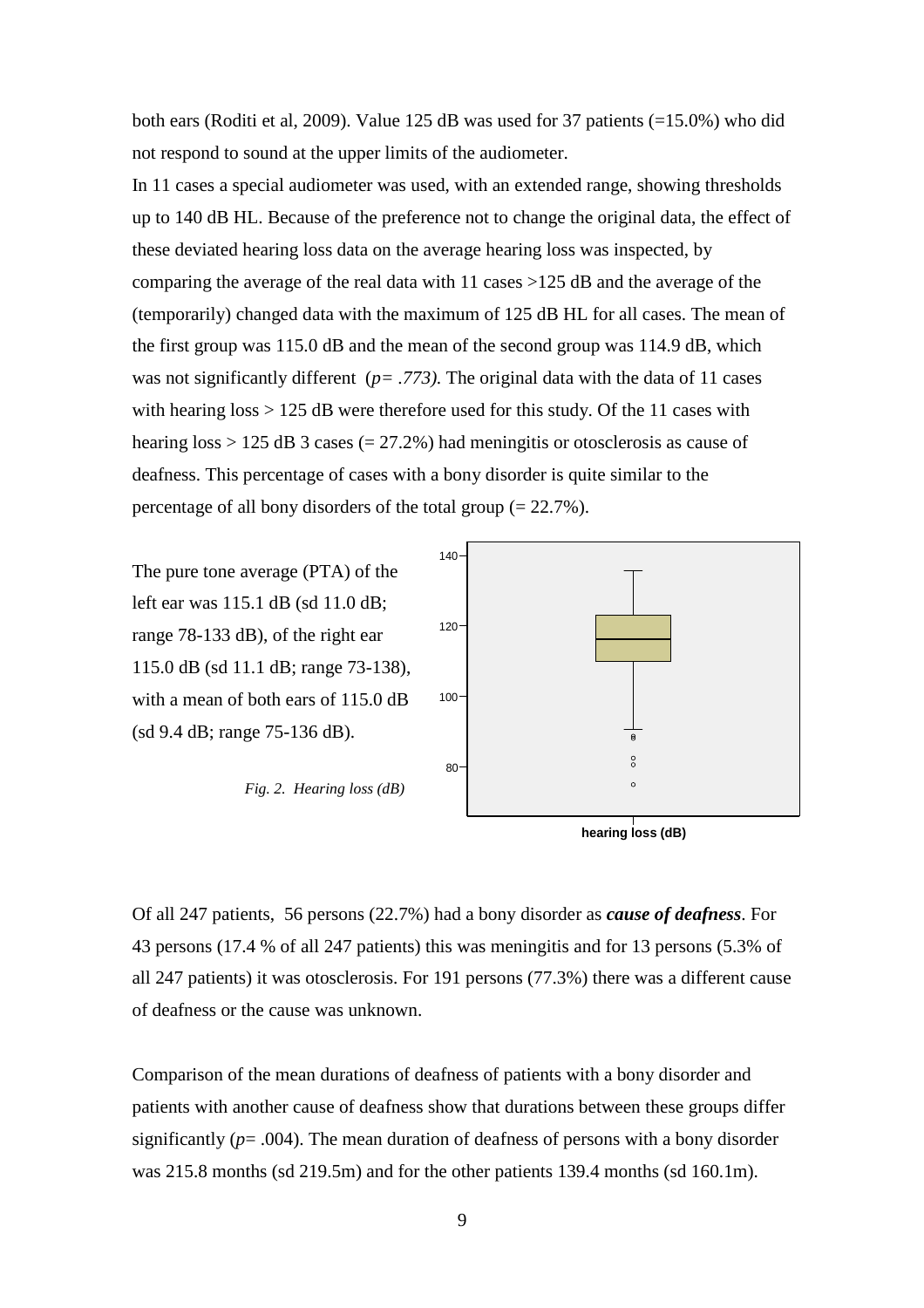The mean hearing loss of these groups also differed significantly  $(p=.000)$ . The mean hearing loss of persons with a bony disorder as cause was 119.6 dB (sd 6.9 dB) and for the other patients 113.7 dB (sd 9.6 dB).

|                    |     | $\frac{6}{9}$ |
|--------------------|-----|---------------|
| Gender:            |     |               |
| Male               | 111 | 44.9%         |
| Female             | 136 | 55.1 %        |
| Cause of deafness: |     |               |
| Bony disorder      | 56  | 22.7%         |
| Other cause        | 191 | 77.3%         |

*Table 1:* **Summary of the characteristics of the 247 patients**:

|                         | <b>MEAN</b>        | <b>SD</b>         | <b>RANGE</b>      |
|-------------------------|--------------------|-------------------|-------------------|
| Age @ onset of deafness | 38y;10m            | 20y;9m            | $0;0m - 84y;4m$   |
| Age @ implantation      | $51y;6$ m          | 14y;1m            | $18y;6m - 85y;3m$ |
| Duration of deafness    | $13y;2 \text{ m}$  | 14y;9m            | $0;1m - 61y;2m$   |
| Preoperative HL         |                    |                   |                   |
| AS                      | $115.1 \text{ dB}$ | $11.0 \text{ dB}$ | 78-133 dB         |
| AD                      | 115.0 dB           | $11.1 \text{ dB}$ | 73-138 dB         |
| ADS                     | $115.0 \text{ dB}$ | 9.4 dB            | 75-136 dB         |

#### *Speech perception testing*

The patients were evaluated postoperatively, at least once a year, with a set of speech tests. For this study the test scores of the NVA CVC test (Bosman & Smoorenburg, 1995) were extracted from the database and used as outcome measure. This test consists of lists of 11 monosyllable words, with a consonant-vowel-consonant structure (CVC). The speech material was presented in a free field condition at a level of 65 dB SPL, without lip-reading. The patient's score was the percentage of correctly repeated phonemes of two lists. The scores of six test moments were used in this study: 12, 24, 36, 48, 60 and 120 months after implantation. Data of the years in between were ignored, because of too many missing values.

In this study, when the term at or after *implantation* is used, at or after *switch on* of the cochlear implant is meant, which is generally 6 weeks after the operation.

#### *Data analysis*

Exploration of the data showed that CVC scores were not normally distributed. Furthermore, there were a lot of missing values in CVC scores and there was no sphericity (Mauchly's  $W = 0.146$ ,  $p=0.000$ ).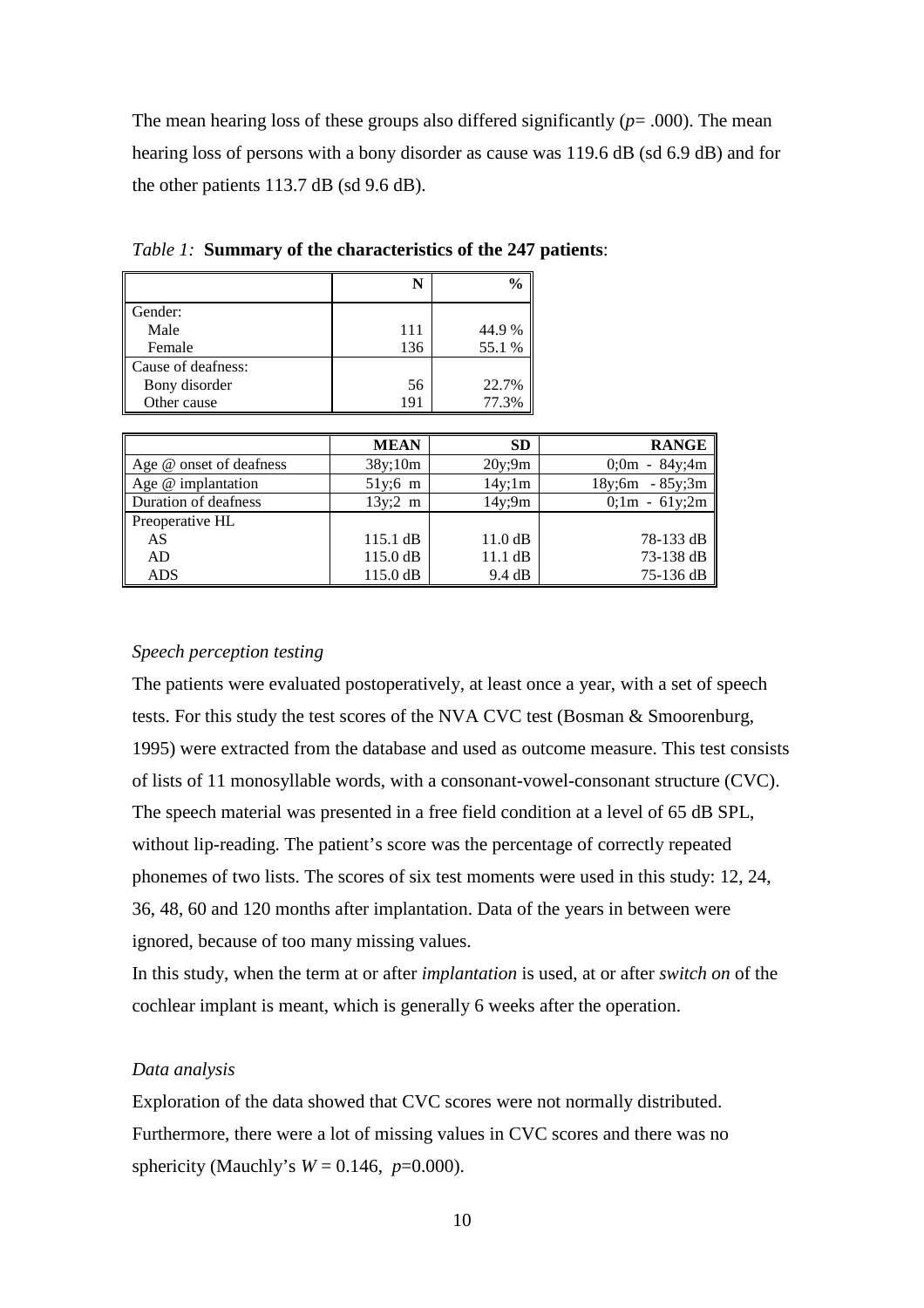For a Multi-Level Model-analysis the R environment for statistical computing and graphics, version 2.12.0. was used (http://www.r-project.org). The linear mixed models were fit by maximum likelihood. The *p*-values (obtained by generating 25 000 simulations of the model) were computed with an extra function (pvals.fnc), which was applied to the fitted model using bootstrapping (MCMC) techniques. (Baayen et al, 2008, p397: 'see Andrieu, de Freitas, Doucet & Jordan, 2003, for a general introduction to MCMC'). A resulting *p*-value of less than 0.05 was considered significant (Baayen et al., 2008). The estimates were based on CVC scores interpolated to time point zero (= at implantation).

# **Results**

The first multilevel linear regression model was constructed without any explanatory variables, resulting in a *random-effects-only* model (=  $1<sup>st</sup>$  model). Intra-Class Correlation (ICC), used as measure of dependency between the CVC scores, equals the between-subjects variance component divided by the total variance (Garson, 2011). The ICC was  $106.74 / (106.74 + 198.38) = 0.3498$ . So 35% of the total variance was associated with the CVC outcome variance between persons. This quite large ICC indicates that the CVC scores were indeed correlated within the different persons. Then, this model was extended with the explanatory variables and the effect of time, resulting in a *fixed-and-random-effects* model  $(= 2<sup>nd</sup> model)$ .

Table 2, analogous to Janse (2009) and Quené & Van den Bergh (2004), shows the results of the MLM analysis and contains the estimated parameters for slope (= βcoefficients) for the fixed effects, the variances of the two random effects, and the evaluation characteristics of the  $1<sup>st</sup>$  and the  $2<sup>nd</sup>$  model.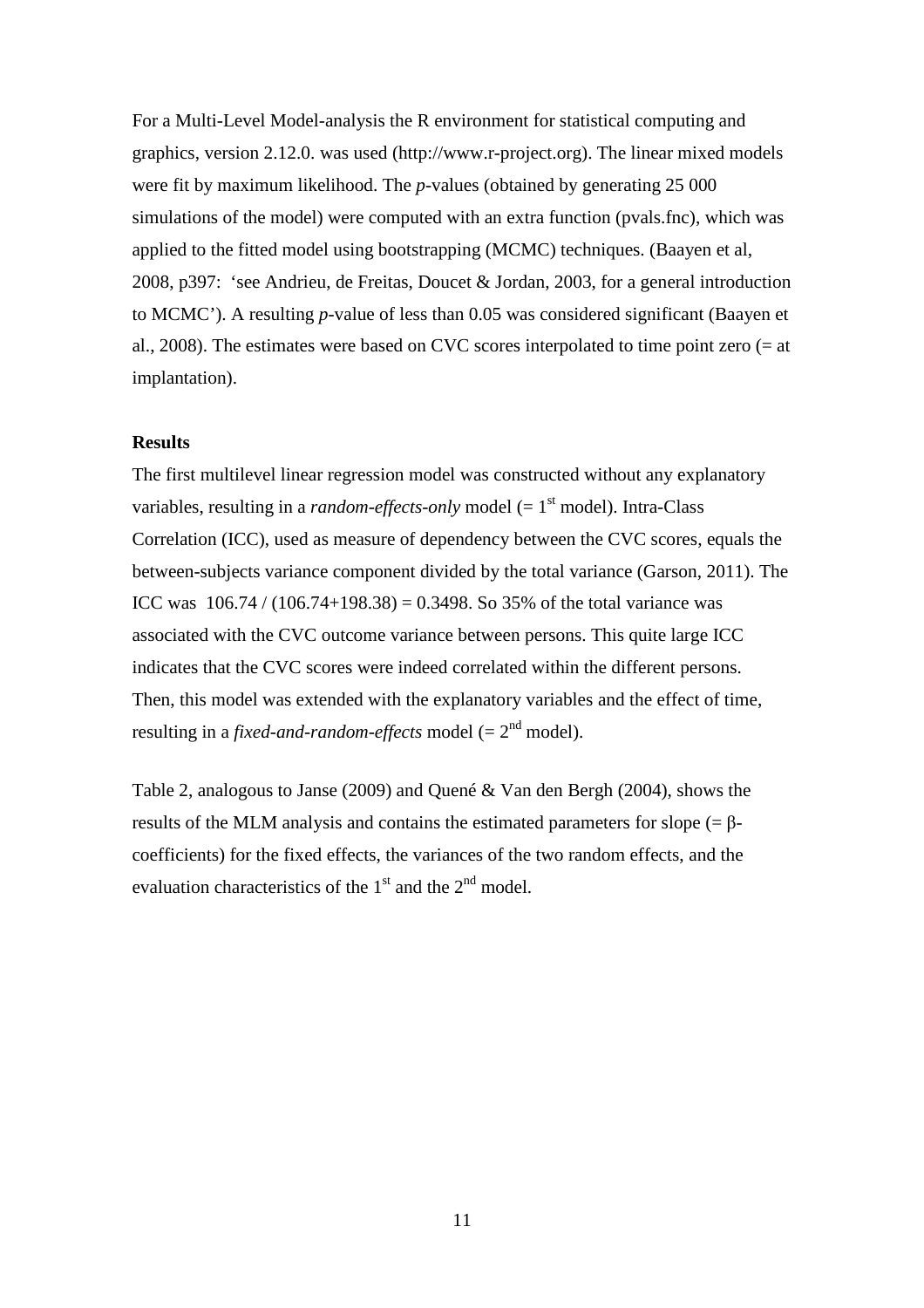*Table 2:*

Estimated parameters for slope for the fixed effects, variances of the two random effects, and evaluation characteristics (of the  $1<sup>st</sup>$  and the  $2<sup>nd</sup>$ model:  $(* = p < .05, ** = p < .01).$ 

The first columns of the random effects represent the variance and the other columns of the random effects represent information about the standard deviation of the variance (mean sd, lower boundary and upper boundary of the 95% confidence interval), in both models.

|            |                                                   | $1ST$ MODEL |             |             |        | $2^{ND}$ MODEL |          |             |            |         |           |
|------------|---------------------------------------------------|-------------|-------------|-------------|--------|----------------|----------|-------------|------------|---------|-----------|
|            |                                                   |             |             |             |        |                |          |             |            |         |           |
|            |                                                   |             | <b>MCMC</b> | $p$ MCMC    | CI 95% | CI 95%         |          | <b>MCMC</b> | $p$ MCMC   | CI 95%  | CI 95%    |
|            |                                                   |             | mean        |             | LB     | UB             |          | mean        |            | LB      | <b>UB</b> |
| Fixed      | Intercept (CVC-score time point 0:                |             |             |             |        |                |          |             |            |         |           |
| effects    | 1 <sup>st</sup> Model: all patients               | 53.67       | 55.09       | $< 0.001**$ | 53.42  | 56.69          |          |             |            |         |           |
|            | $2nd$ Model: bony disorder-group                  |             |             |             |        |                | 42.50    | 42.04       | $0.000**$  | 36.06   | 47.83     |
|            | Cause $(= Group 'other cause')$                   |             |             |             |        |                | 10.47    | 9.88        | $0.004**$  | 3.25    | 16.56     |
|            | Duration of deafness                              |             |             |             |        |                | $-0.03$  | $-0.03$     | $0.000**$  | $-0.04$ | $-0.02$   |
|            | Hearing loss                                      |             |             |             |        |                | $-0.48$  | $-0.44$     | $0.006**$  | $-0.75$ | $-0.13$   |
|            |                                                   |             |             |             |        |                |          |             |            |         |           |
|            | Time                                              |             |             |             |        |                | 0.23     | 0.37        | $0.002**$  | 0.15    | 0.59      |
|            | Time <sup>2</sup>                                 |             |             |             |        |                | $-0.001$ | $-0.002$    | $0.007**$  | $-0.00$ | $-0.00$   |
|            |                                                   |             |             |             |        |                |          |             |            |         |           |
|            | Time * cause                                      |             |             |             |        |                | $-0.11$  | $-0.12$     | $0.362$ ns | $-0.37$ | 0.13      |
|            | Time <sup>2</sup> * cause                         |             |             |             |        |                | 0.00     | 0.00        | 0.312 ns   | $-0.00$ | $0.00\,$  |
|            | Time * hearing loss                               |             |             |             |        |                | $-0.01$  | $-0.01$     | $0.211$ ns | $-0.02$ | 0.01      |
|            | Time <sup><math>2</math></sup> * hearing loss     |             |             |             |        |                | 0.00     | 0.00        | $0.100$ ns | 0.00    | 0.00      |
| Random     | Patients variance $(=$ between patients)          | 106.74      | 10.33       |             | 9.48   | 11.19          | 89.92    | 9.48        |            | 8.71    | 10.25     |
|            | $CVC$ -scores variance $($ = within pat. $)$      | 198.38      | 14.09       |             | 13.23  | 14.96          | 146.37   | 12.88       |            | 12.10   | 13.69     |
| Evaluation | Log likelihood                                    | $-3481$     |             |             |        |                | $-3387$  |             |            |         |           |
|            | Chi-square (compared to $1st$ model)              |             |             |             |        |                | 188      |             |            |         |           |
|            | $p$ =deviance (compared to 1 <sup>st</sup> model) |             |             |             |        |                | < 0.01   |             |            |         |           |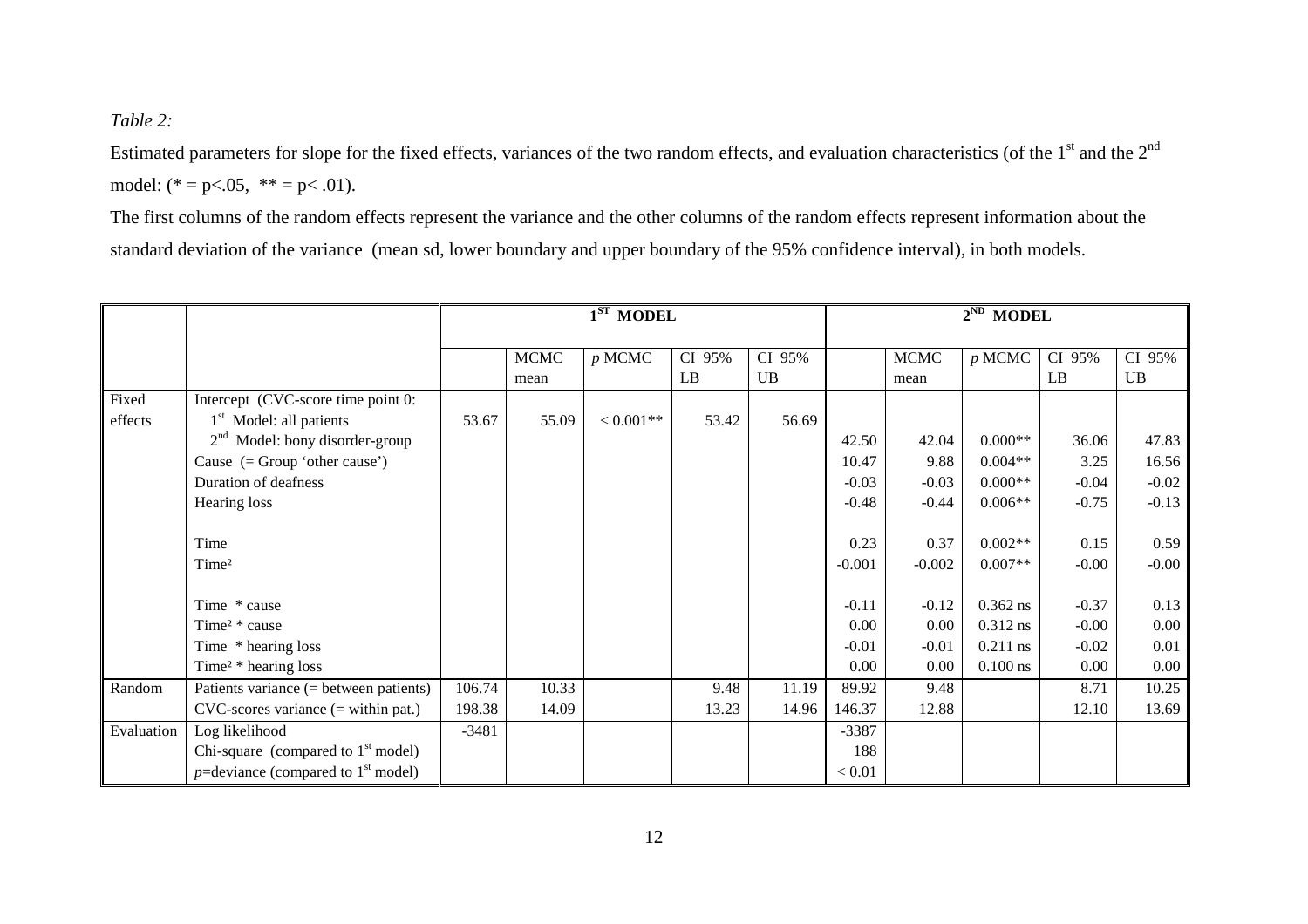The results of the upper part of Table 2 (fixed effects) show that perception of CVC words after CI is significantly predicted by cause of deafness, by duration of deafness and by preoperative hearing loss. Scores are expressed in percentage of correctly repeated phonemes. With the  $2<sup>nd</sup>$  model, the estimates of the fixed effects, interpolated to time zero (= at implantation), result in the following predictor model:

predCVC% =  $42.50 + 10.47*$ OC -  $0.03*$ Dur -  $0.48*$ HL +  $0.23*$ T -  $0.001*$ T<sup>2</sup>

| <i>Explanation:</i> | $OC = other cause of deafness than borny disorder$                       |  |  |  |  |
|---------------------|--------------------------------------------------------------------------|--|--|--|--|
|                     | $Dur = duration of deafness, in months$                                  |  |  |  |  |
|                     | $HL = degree$ of preoperative hearing loss, in dB                        |  |  |  |  |
|                     | $T =$ time (= duration of implant use, by linear growth model)           |  |  |  |  |
|                     | $T^2$ = time $^2$ (= duration of implant use, by quadratic growth model) |  |  |  |  |
|                     |                                                                          |  |  |  |  |

The intercept value in the  $1<sup>st</sup>$  model represents the estimated average CVC score of all patients at time zero, whereas the intercept value in the  $2<sup>nd</sup>$  model represents the estimated average CVC score of the bony disorder-group at time zero. The other cause group, consisting of persons with a different cause of deafness than meningitis or otosclerosis, has an estimated average CVC score of  $42.50 + 10.47 = 52.97$  at time zero.

There is a negative relationship between the duration of deafness and the CVC scores and between the preoperative hearing loss and the CVC scores. The longer a person has been deaf before implantation, the lower the average speech performance after implantation. The more profound the hearing loss before implantation, the lower the average speech performance after implantation.

The development of speech perception over time is best described by a linear and a negative quadratic growth model.

There is no effect of interaction of the explanatory variables, nor among themselves nor with the time predictors.

The second part of Table 2 (random effects) shows that the total residual variance decreased with adding the fixed effects to the model by 68.83 units of variance. The between-subjects variance was reduced when the explanatory variables were added, by 16.82 units of variance. The within-subjects variances were reduced when the effect of time was added, by 52.01 units of variance. The effects of time described only part of the variance between CVC scores. There still remains a large amount of unexplained variance (146.37 units).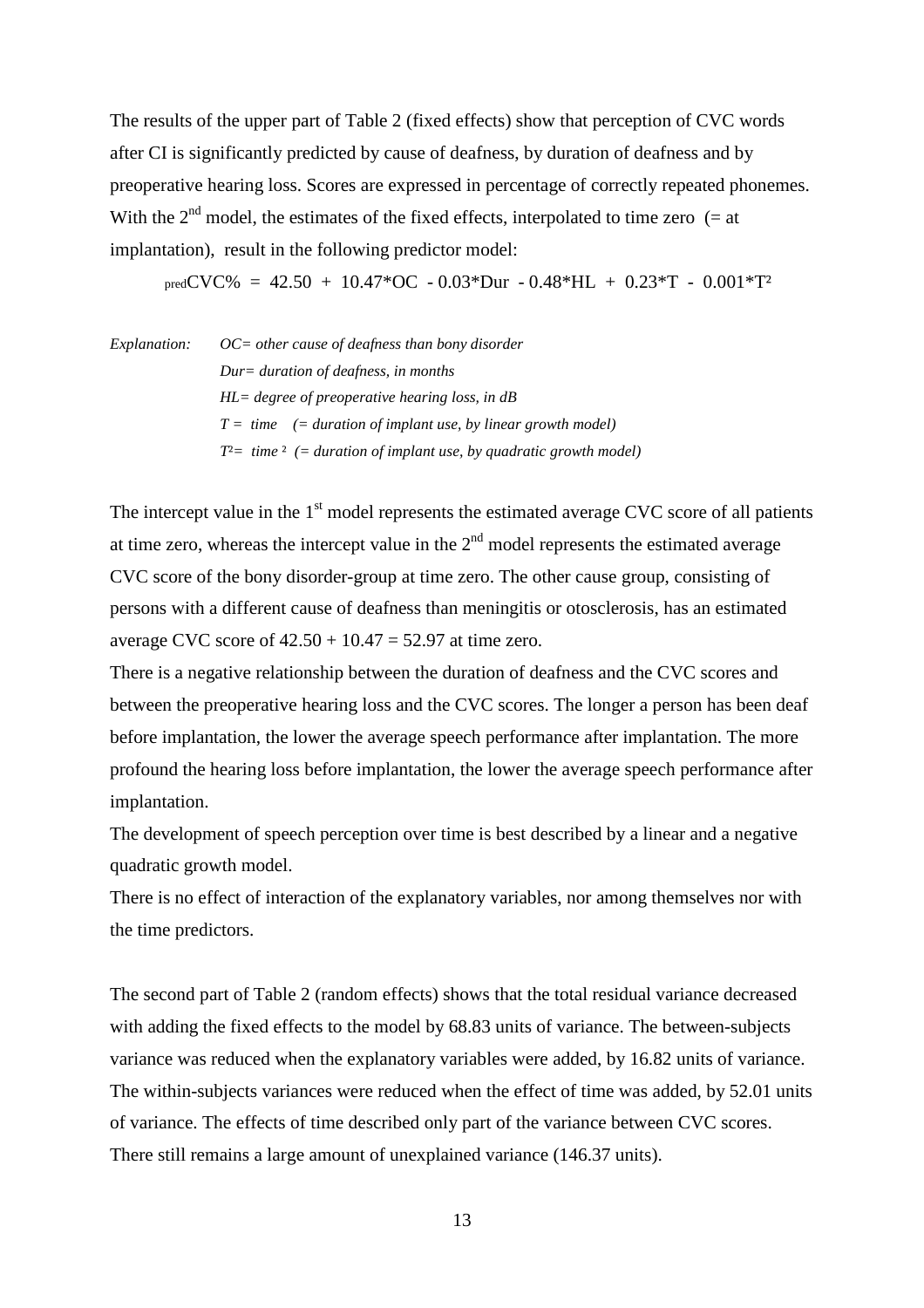The evaluation part of Table 2 shows that the  $2^{nd}$  model has a much better fit than the  $1^{st}$ model. As already mentioned, the linear mixed models were fit by maximum likelihood. The goodness of fit was evaluated by the likelihood ratio test, for this only covers the variance explained by the fixed effects instead of the R² that should also cover the random effects (Janse, 2009). 'The difference between the two log likelihoods, multiplied by 2, follows a chisquare distribution with the difference in number of parameter as number of degrees of freedom' (Janse, 2009, p 2369). The results of this calculation show that the  $2<sup>nd</sup>$  model has a much better fit than the first model ( $p < 0.01$ ).

The results of Table 2 are visualized in Figure 3, at percentiles 25, 50 and 75, being for hearing loss respectively 110, 116 and 123 dB, and for duration of deafness being respectively 23, 81 and 254 months.



*Fig. 3: Visualization of the model: predicted CVC scores against time after implantation, showing the effects of the factor preoperative hearing loss, being constant in rows and increasing in columns, and of the factor duration of deafness being constant in columns and*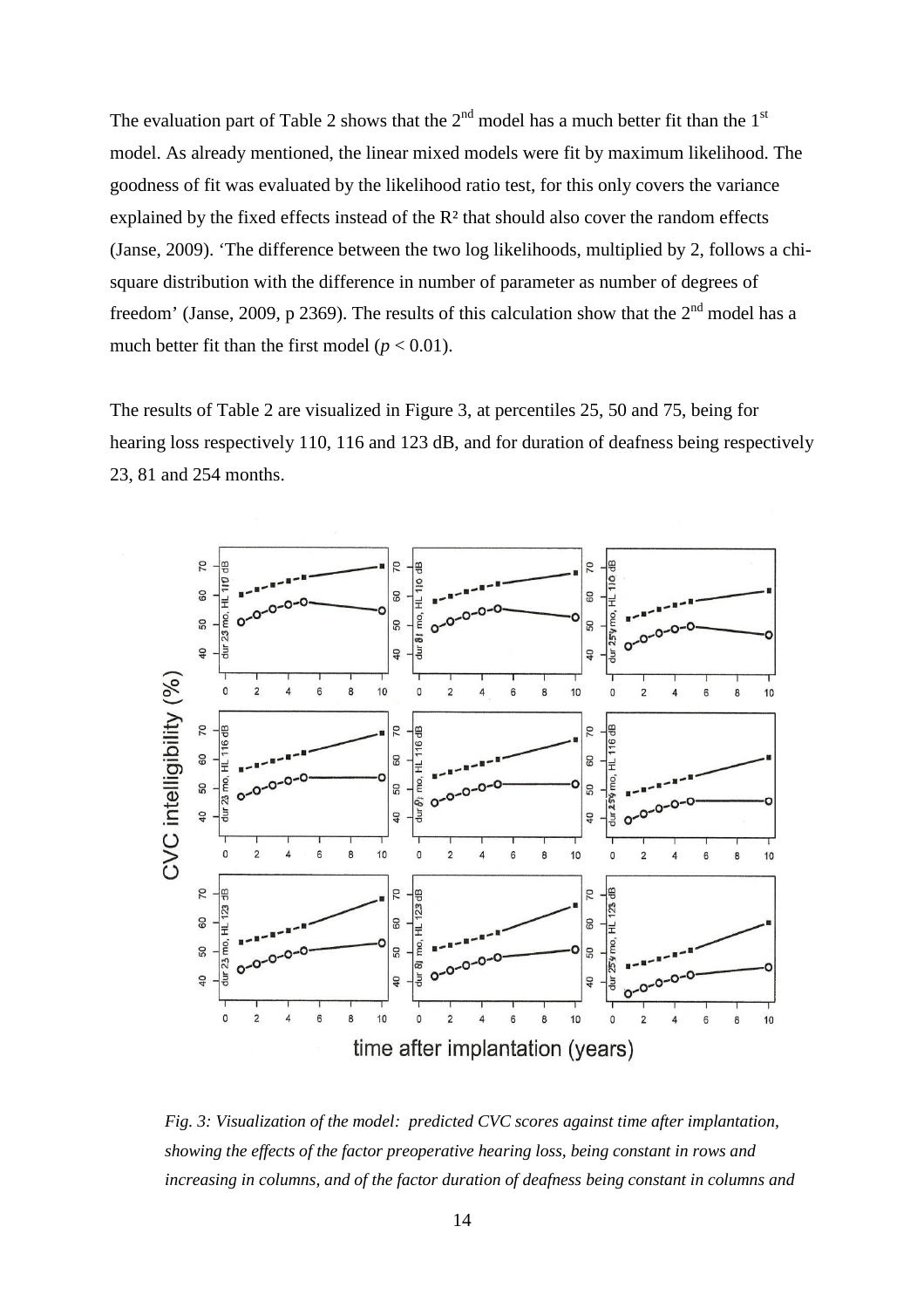*increasing in rows. The factor yes/no bony anomalies of the cochlea is symbolized by yes=circles and no=solid squares.*

Figure 3 clearly shows the significant difference between the average CVC scores of both cause groups of about 10%, in accordance with the estimate of the intercept. The slight decrease of the CVC scores of the bony disorder group after 5 years of CI-use (in the upper three graphs) however, appeared not to be significant.

# **Discussion**

The main predictors, viz. time, cause of deafness, duration of deafness and degree of hearing loss all yielded significant main effects on speech perception after cochlear implantation. None of the 2-way interactions between these variables were significant.

The  $1<sup>st</sup>$ ,  $2<sup>nd</sup>$  and  $4<sup>th</sup>$  hypothesis, as formulated in the Introduction, were therefore confirmed. The finding that time (Blamey et al., 1996; Kiefer et al., 1996), duration of deafness (Shea et al., 1990; Blamey et al., 1992; Gantz et al., 1993; Battmer et al., 1995; Blamey et al., 1996; Albu et al., 1997; Van Dijk et al., 1999; Friedland et al., 2003; Blamey et al., 1996; Rubinstein et al., 1999; Gomaa et al., 2003; Oh et al., 2003; Green et al., 2007; Klop et al., 2008) and preoperative hearing loss (Summerfield et al., 1995; Rubinstein et al., 1999; Van Dijk et al., 1999; Gomaa et al., 2003; Francis et al., 2005; Neumann et al., 2008) are significant predictors of postoperative speech perception after cochlear implantation, was in accordance with most studies in the literature.

The  $3<sup>rd</sup>$  hypothesis, on the contrary, which was formulated as 'The distinction between a bony disorder and all other causes of deafness is no significant predictor of speech perception of adult CI patients', was rejected. The cause of deafness appeared to be a significant predictor of the success of speech perception after CI. This result was unexpected and it was not in accordance with most of other studies. Dorman (1989), Lehnhardt & Aschendorff (1993, in Van Dijk et al.,1999), Waltzman et al. (1995) and Battmer et al. (1995) found only trends of poorer postoperative speech performance of patients with meningitis, as did Blamey et al. (1992), Quaranta et al. (2005), Sainz et al. (2007 & 2009) for patients with otosclerosis. In all these studies, these trends were not statistically significant.

One possible explanation for this unexpected difference with the literature is the use of Multi-Level Modeling in this study. As mentioned earlier, MLM has higher power in finding effects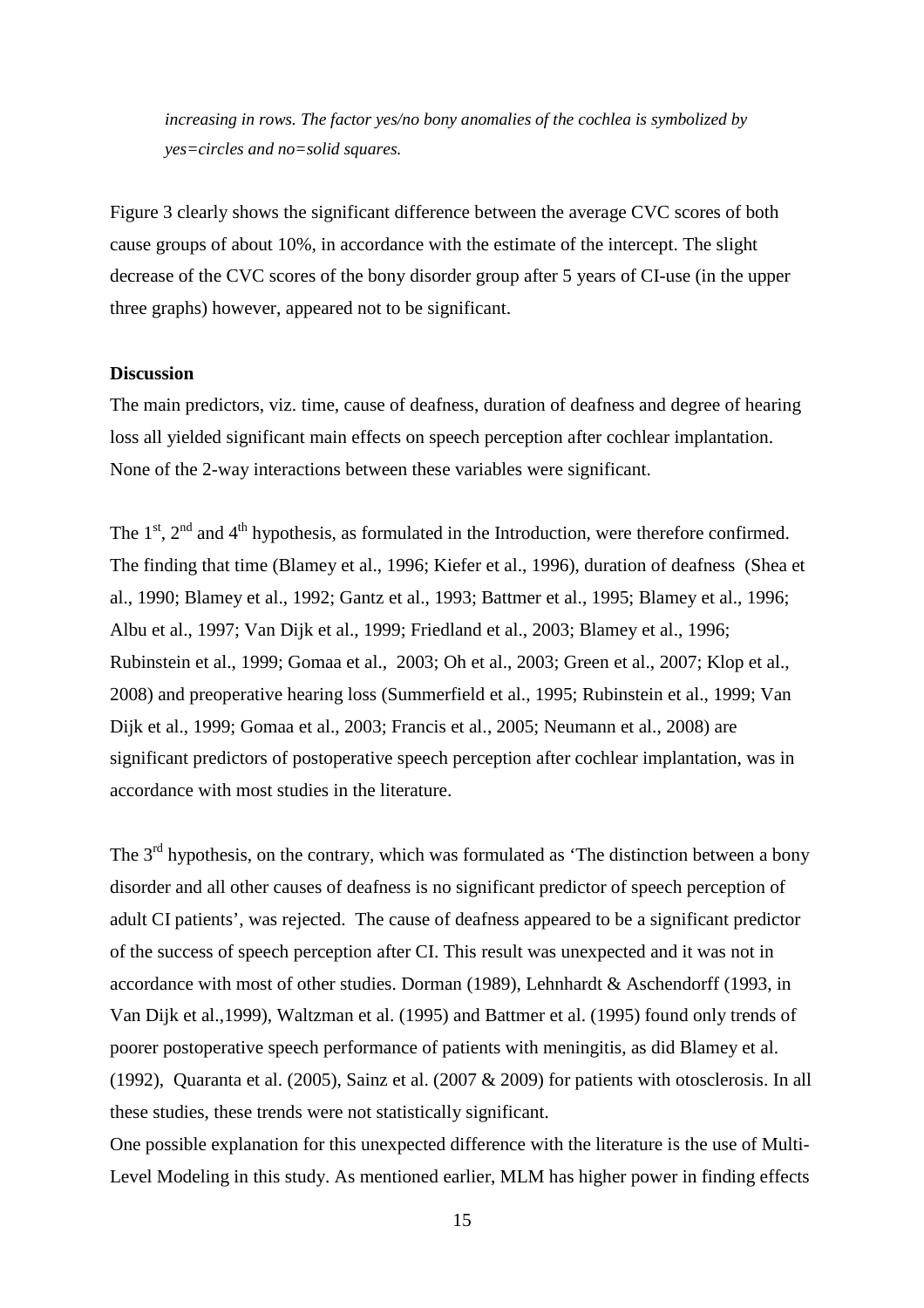and contrasts in data as compared to other analysis tools (Quené & Van den Bergh 2004, 2008; Baayen et al, 2008; Gelman, 2006). Because MLM accounts for error non-dependency, it is possible to make more accurate inferences about the fixed effects (Albright & Marinova, 2010). As MLM is recommended in the literature as a method to increase the power in hypothesis testing (Quené & Van den Bergh, 2004), it is possible that the difference between the insignificant effects in previous studies and the significant effect in this study results from the higher sensitivity of the MLM method used in this study. Maybe the insignificant trends of poorer speech performance of patients with meningitis or otosclerosis as cause of deafness found in previous studies, would become significant effects if the MLM method for data analysis had been used.

A second possible explanation for this favorable difference with the literature is the fact that both cause groups in our study not only differed with regard to the cause of deafness, but also differed with regard to the preoperative hearing loss and duration of deafness. These two latter predictors both appeared to be related to speech perception performance after CI. This confounding fact might have affected the results. The significant difference between the CVC-results of both cause-groups might (partly) be due to their difference in hearing loss and duration, and not completely to the different causes (the size of this effect can be estimated with the model, which asks for another analysis).

A third possible explanation for this unexpected difference is the fact that the bony disorder group possibly was less homogenous than thought at first. Meningitis and otosclerosis were in this study combined to a single cause group, because we expect that the cochlear bone anomalies in both disorders have a similar influence on speech perception after CI. However, the effect of meningitis and otosclerosis on auditory performance after CI may also differ structurally. In contrast to otosclerosis, meningitis also seems to reduce the number of ganglion cells substantially (Nadol, Young & Glynn, 1989). Although the role of ganglion cell survival is up for debate and not found to be the critical factor in success of speech perception in CI as thought before (Blamey et al, 1996), Blamey et al concluded that ganglion cell survival 'may play a role in determining auditory performance' (1996, p 304). So, although there are valid reasons to combine meningitis and otosclerosis to a single cause group, there are also reasons to question this approach.

The development of speech perception over time was best described by a growth model with linear and a negative quadratic components. After a period of growth of speech perception, the results flatten out and decrease. Decrease of quality of the cochlear implant is no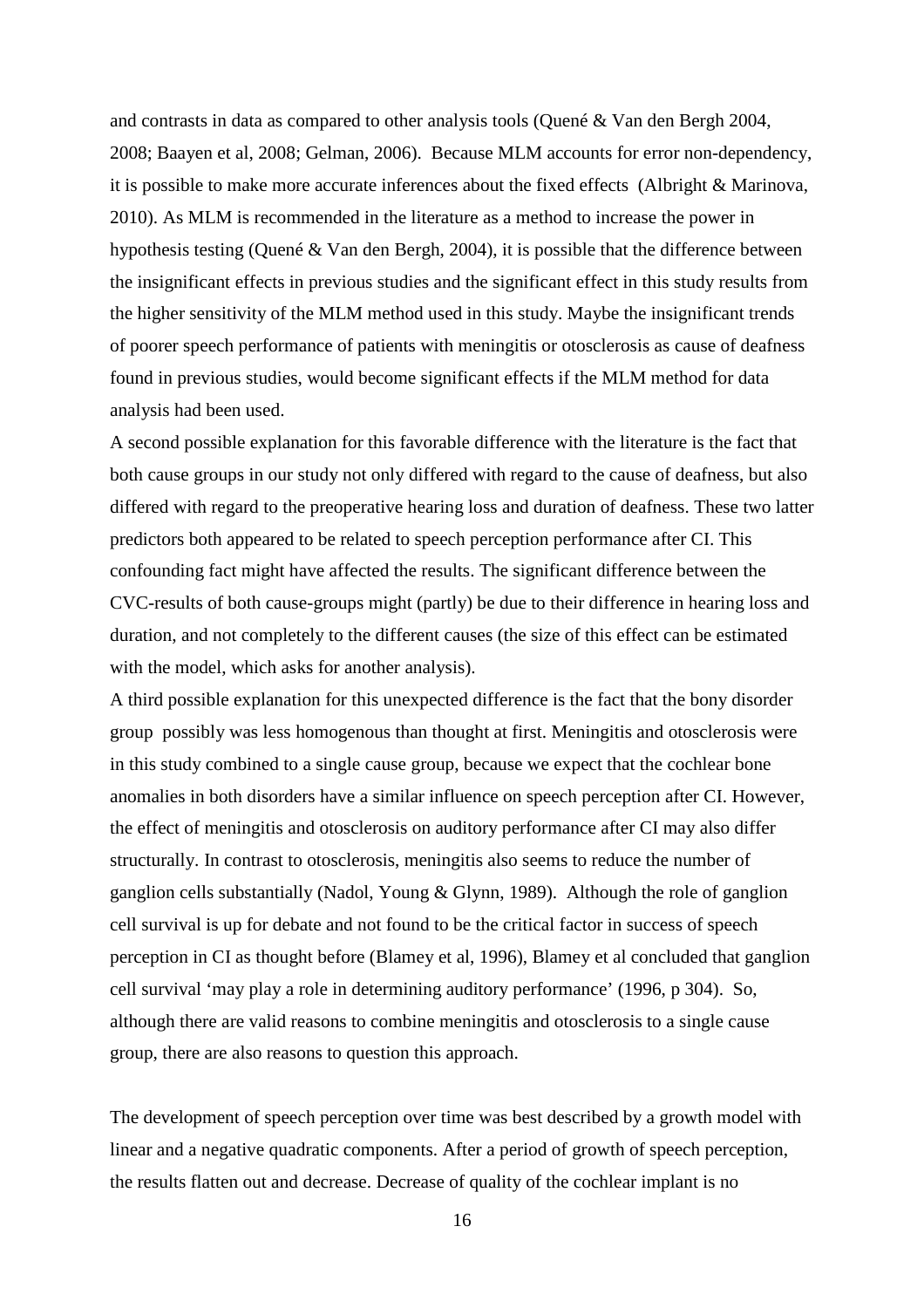presumable explanation for this decrease of speech perception. Fittings of the speech processor take place yearly and the processor is being replaced every 5 year. A more presumable explanation might be the age of the patients. With a mean age at implantation of 51 years, the mean age at 5-10 years after CI use is 56-61 years. Age-related problems like general cognitive decline and decrease of information processing speed might play a role in speech perception decline. This is in accordance with Blamey et al. (1996), who declared the observed drop in performance of the CI patients as 'a reflection of reduced central processing capabilities in patients after the age of 60 years' (1996, p 304). This central processing component in speech processing of elderly persons is also found by Jerger, Chmiel, Allen & Wilson (1994), Van Rooij & Plomp (1990) and Janse (2009).

After the MLM-analysis, there still remains a large amount of unexplained variance (146.37 units). For that reason the outcome prediction of this study has to be applied with considerable care for individual cases. As already mentioned in the Introduction, the causes of the wide variation in outcomes between individual CI-users are only partly understood at the present time (Peterson, et al., 2010). Many already known and still unknown factors play a role in the complex process of speech perception of CI-patients.

As prelingually deafened adult implant recipients tend to achieve lower maximum performance of speech perception than postlingually deafened adults (Teoh, Pisoni & Miyamoto, 2004), an explanation for the large amount of unexplained variance in this study might be the fact that in this study no distinction was made between pre- and postlingually deafness. However, as only about 10% of the persons in this study can be defined as 'prelingually' deaf, the effect of this factor on the results is expected to be limited.

# **Conclusion**

The main predictors, viz. cause of deafness, duration of deafness, preoperative hearing loss and time all yield significant main effects on speech perception after cochlear implantation. The 2-way interactions between these variables however are not significant, nor among themselves nor with the time predictors. The development of speech perception over time is best described by a linear and a negative quadratic growth model. The resulting predictor model is: predCVC% = 42.50 + 10.47\*OC - 0.03\*Dur - 0.48\*HL + 0.23\*T - 0.001\*T². (for explanation: see *Results*). We add that a large amount of the outcome variability was not explained by our model. So, the outcome prediction above has to be applied only with considerable care for individual cases.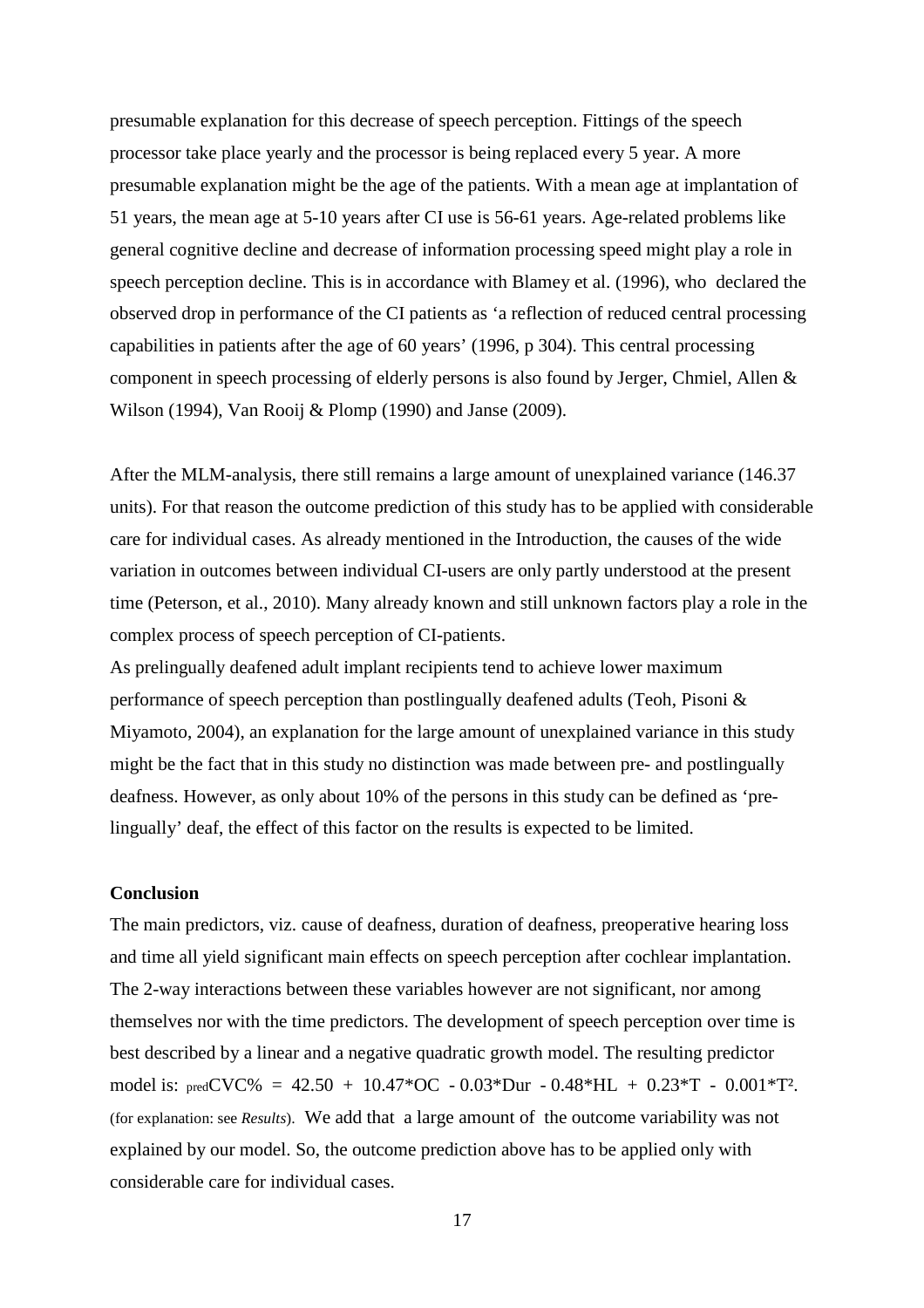As Multi-Level Modeling has been demonstrated in previous studies to be more powerful in hypothesis testing than other analysis tools, our unexpected result of cause of deafness being a significant predictor of speech perception might be due to the higher sensitivity of the Multi-Level Modeling method.

#### **Acknowledgements**

I would like to thank Bert van Zanten for his audiological comments on this study and Hugo Quené for his statistical advice.

#### **References**

- Adunka, O.F., Buss, E., Clark, M.S., Pillsbury, H.C. & Buchman, C.A. (2008). Effect of preoperative residual hearing on speech perception after cochlear implantation. *The Laryngoscope, 118,2044-2049.*
- Andrieu, C., de Freitas, N., Doucet, A. & Jordan, M.I. (2003). An introduction to MCMC for machine learning. *Machine Learning, 50, 5-43.*
- Baayen, R. H., Davidson, D. J., & Bates, D. M. (2008). Mixed-effects modeling with crossed random effects for subjects and items. *Journal of Memory and Language, 59, 390–412.*
- Battmer, R.D., Gupta, S.P., Allum-Mecklenburg, D.J. & Lenarz T. (1995). Factors influencing cochlear implant perceptual performance in 132 adults. *Annals of Otology, Rhinology and Laryngology, 104,185-187.*
- Blamey, P.J., Pyman, B.C., Clark, G.M., Dowel, R.C., Gordon, M., Brouw, A.M. & Hollow, R.D. (1992). Factors predicting post-operative sentence scores in postlinguistically deaf adults CI patients. *Annals of Otology, Rhinology and Laryngology, 101, 342-8.*
- Blamey, P., Arndt, P., Bergeron, F., Bredberg, G., Brimacombe, J., Facer, G., Larky, J., Lindstrom, B., Nedzelski, U., Peterson, A., Shipp, D., Staller, S. & Whitford L. (1996). Factors affecting auditory performance of post linguistically deaf adults using cochlear implants. *Audiology and Neurotology, 1(5), 293-306.*
- Bosman, A.J. & Smoorenburg, G.F. (1995). Intelligibility of Dutch CVC syllables and sentences for listeners with normal hearing and with three types of hearing impairment. *Audiology, 34, 260-284.*
- Dijk van, J.E., Olphen van, A.F., Langereis, M.C., Mens, L.H.M., Brokx, J.P.L. & Smoorenburg, G.F. (1999). Predictors of cochlear implant performance. *Audiology, 38, 109- 116.*

Dorman, M.F., Hannely, M.T., Dankowski, K., Smith, L. & McCanless G. (1989). Word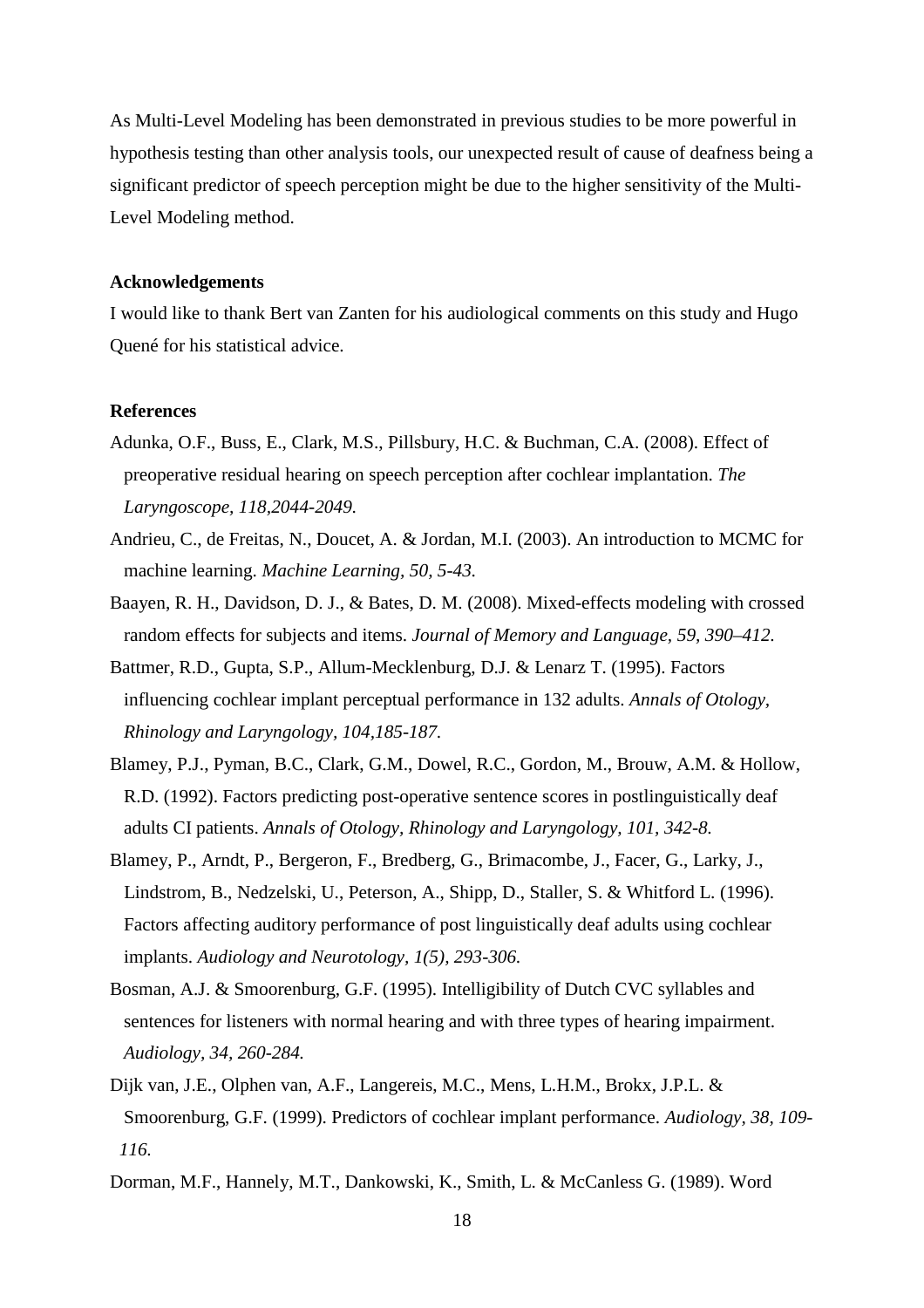recognition by 50 patients fitted with the Symbion multichannel cochlear implant. *Ear & Hearing, 10(1), 44-49.*

- Eshragi, A.A., Telischi, F.F., Hodges, A.V., Odabasi, O. & Balkany T.J. (2004). Changes in programming over time in postmeningitis cochlear implant users. *Otolaryngology-Head and Neck Surgery, 131, 885-9.*
- Field, A. (2009). *Discovering statistics using SPSS (and sex and drugs and rock). Third edition.* London: SAGE Publications Ltd.
- Francis, H.W., Yeagle, J.D., Bowditch, S. & Niparko JK. (2005). Cochlear implant outcome is not influenced by the choice of the ear. *Ear & Hearing, 26, 7S-16S.*
- Friedland, D.R., Venick, H.S. & Niparko, J.K. (2003). Choice of ear for cochlear implantation: the effect of history and residual hearing on predicted postoperative performance*. Otology and Neurotology, 24, 582-589.*
- Gantz, B.J., Woodworth, G.G., Knutson, J.F., Abbas, P.J. & Tyler, R.S. (1993). Multivariate predictors of audiological success with multichannel cochlear implants. *Annals of Otology, Rhinology and Laryngology, 102 : 909-916.*
- Gelman, A. (2006). Multilevel (hierarchical) modeling: what it can and cannot do. *Technometrics, 48(3) : 435-435.*
- Gomaa, N.A., Rubinstein, J.T., Lowder, M.W., Tyler, R.S. & Gantz, B.J. (2003). Residual speech perception and cochlear implant performance in postlingually deafened adults. *Ear & Hearing, 24, 539-544.*
- Janse, E. (2009). Processing of fast speech by elderly listeners. *Journal of Acoustical Society of America 125, 42361–2373.*
- Jerger, J., Chmiel, R., Allen, J. & Wilson, A. (1994). Effects of age and gender on dichotic sentence identification*. Ear & Hearing, 15, 274-286.*
- Kiefer, J., Gall, V., Desloovere, C., Knecht, R., Mikowski, A. & Ilberg von, C. (1996). A follow-up study of long-term results after cochlear implantation in children and adolescents. *European Archives of Otorhinolaryngology, 253, 158-166.*
- Klop, W.M.C., Boermans, P.P.B.M., Ferrier, M.B., Hout van den, W.B., Stiggelbout, A.M. & Frijns, J.H.M. (2008). Clinical relevance of quality of life outcome in cochlear implantation in postlingually deafened adults. *Otology and Neurotology, 29, 615-621.*
- Nadol, J.S., Young, Y.S. & Glynn, R.J. (1989). Survival of spiral ganglion cells in profound sensorineural hearing loss: implications for cochlear implantation*. Annals of Otology, Rhinology and Laryngology, 1989, 411-416.*
- Neumann, K., Preibisch, C., Spreer, J., Raab, P., Hamm, J., Euler, H.A., Lanfermann, H.,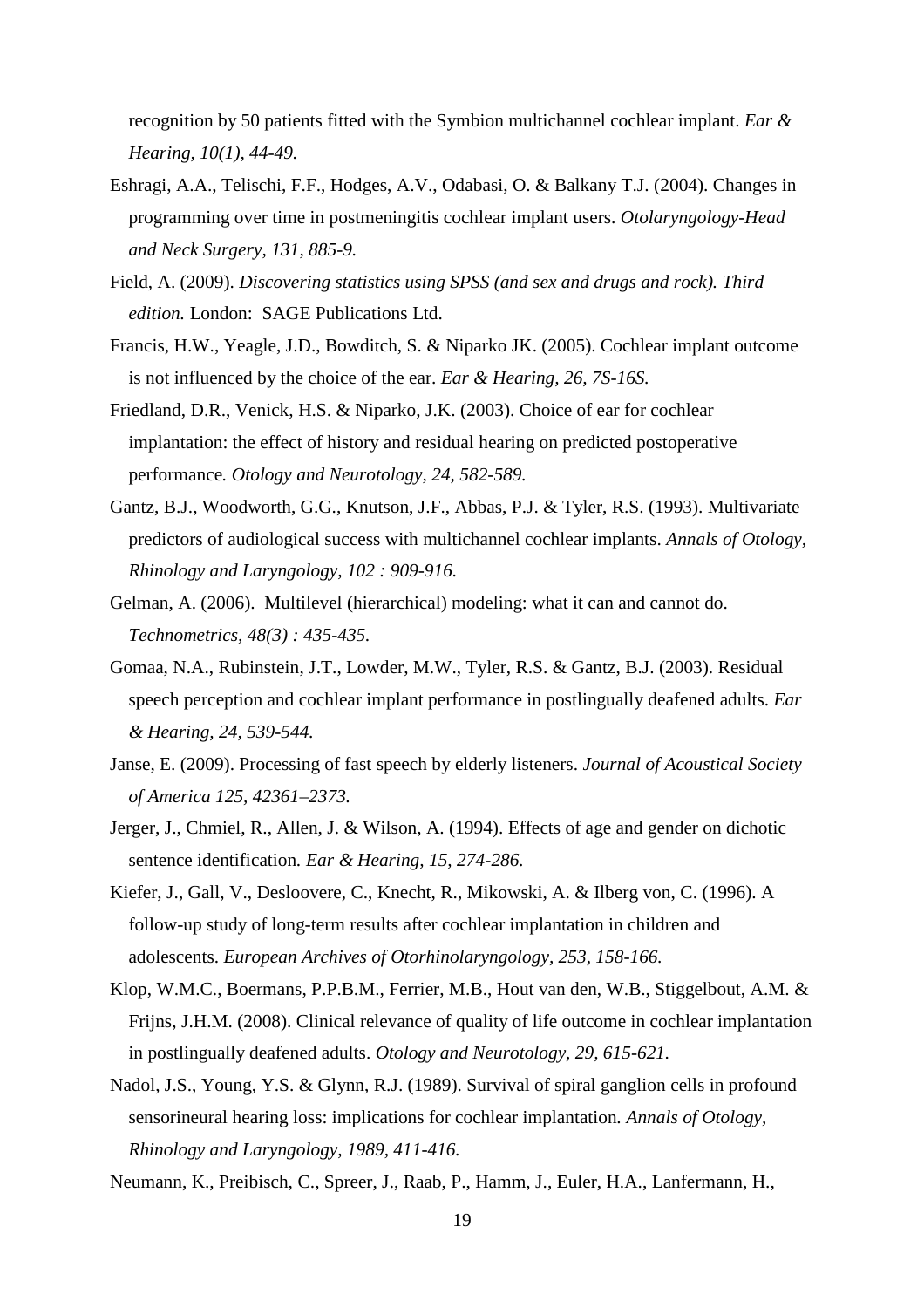Helbig, S. & Kiefer, J. (2008). Testing the diagnostic value of electrical ear canal stimulation in cochlear implant candidates by functional magnetic resonance imaging*. Audiology and Neurotology, 13, 281-292.*

- Oh, S.H., Kim, C.S., Kang, E.J., Lee, D.S., Lee, H.J., Chang, S.O., Ahn, S.H., Hwang, C.H., Park, H.J. & Koo, J.W. (2003). Speech perception after cochlear implantation over a 4-year time period*. Acta Otolaryngology, 123, 148-153.*
- Peterson, N.R., Pisoni, D.B. & Miyamoto, R.T. (2010). Cochlear implants and spoken language processing abilities: Review and assessment of the literature. *Restorative Neurology and Neuroscience 28, 237–250.*
- Quaranta, N., Bartoli, R., Lopriore, A., Fernandez-Vega, S., Giagnotti, F. & Quaranta A. (2005). Cochlear implantation in otosclerosis. *Otology and Neurotology, 26, 983-987.*
- Quené, H., & Bergh van den, H. (2004). On multi-level modeling of data from repeated measures designs: a tutorial. *Speech Communication, 42, 103-121.*
- Quené, H. & Bergh van den, H. (2008). Examples of mixed-effects modeling with crossed random effects and with binomial data. *Journal of Memory and Language, 59, 413–425.*
- Roditi, R.E., Poissant, S.F., Bero, E.M. & Lee, D.J. (2009). A predictive model of cochlear implant performance in postlingually deafened adults. *Otology and Neurotology, 30, 449- 54.*
- Rotteveel, L.J.C., Snik, A.F.M., Cooper, H., Mawman, D.J., Olphen van, A.F. & Mylanus, E.A.M. (2010) Speech perception after cochlear implantation in 53 patients with otosclerosis: multicentre results. *Audiology and Neurotology, 15, 128-136.*
- Rooij van, J. &, Plomp, R (1990). Auditive and cognitive factors in speech perception by elderly listeners. Multivariate analysis. *Journal of the Acoustical Society of America, 88, 1611-2624.*
- Rubinstein, J.T., Parkinson, W.S., Tyler, R.S. & Gantz, B.J. (1999). Residual speech recognition and cochlear implant performance: effect of implantation criteria. *The American Journal of Otology, 20, 445-452.*
- Sainz, M., Valdecasas, J.G., Garofano, M. & Ballesteros, J.M. (2007). Otosclerosis: Mid-Term results of cochlear implantation*. Audiology and Neurotology, 12, 401-406.*
- Sainz, M., Valdecasas, J.G. & Ballesteros, J.M. (2009). Complications and pitfalls of cochlear implantation in otosclerosis: a 6-year follow-up cohort study. *Otology and Neurotology, 30, 1044-1048.*
- Shea, J.J., Domico, E.H. & Orchik, D.J. (1990). Speech recognition ability as a function of duration of deafness in multichannel cochlear implant patients. *Laryngoscope, 100, 223-*